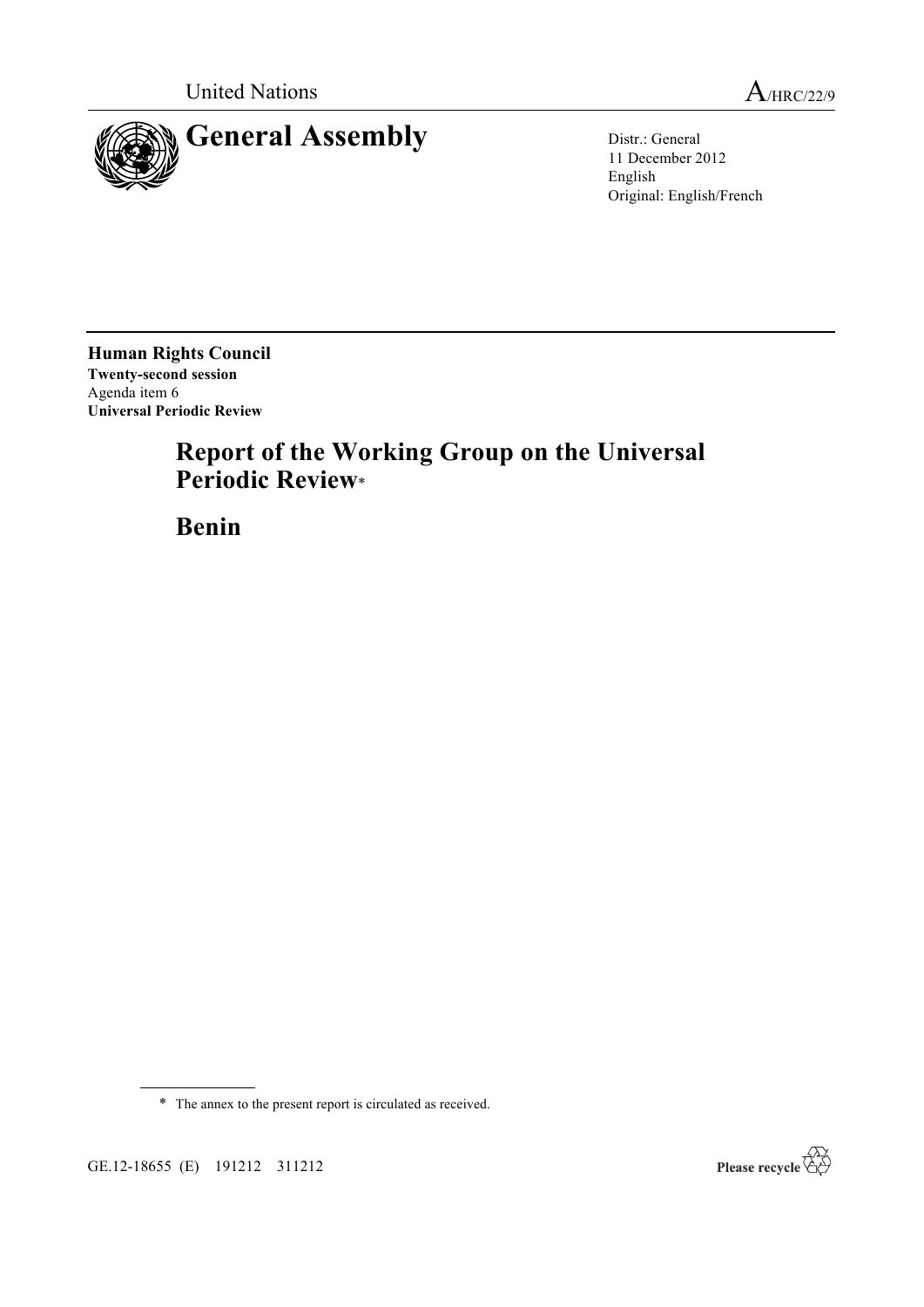## Contents

|       |    | Paragraphs  | Page         |
|-------|----|-------------|--------------|
|       |    | $1 - 4$     | 3            |
|       |    | $5 - 106$   | 3            |
|       | A. | $5 - 23$    | $\mathbf{3}$ |
|       | B. | $24 - 106$  | 6            |
| П     |    | $107 - 111$ | 14           |
| Annex |    |             |              |
|       |    |             | 24           |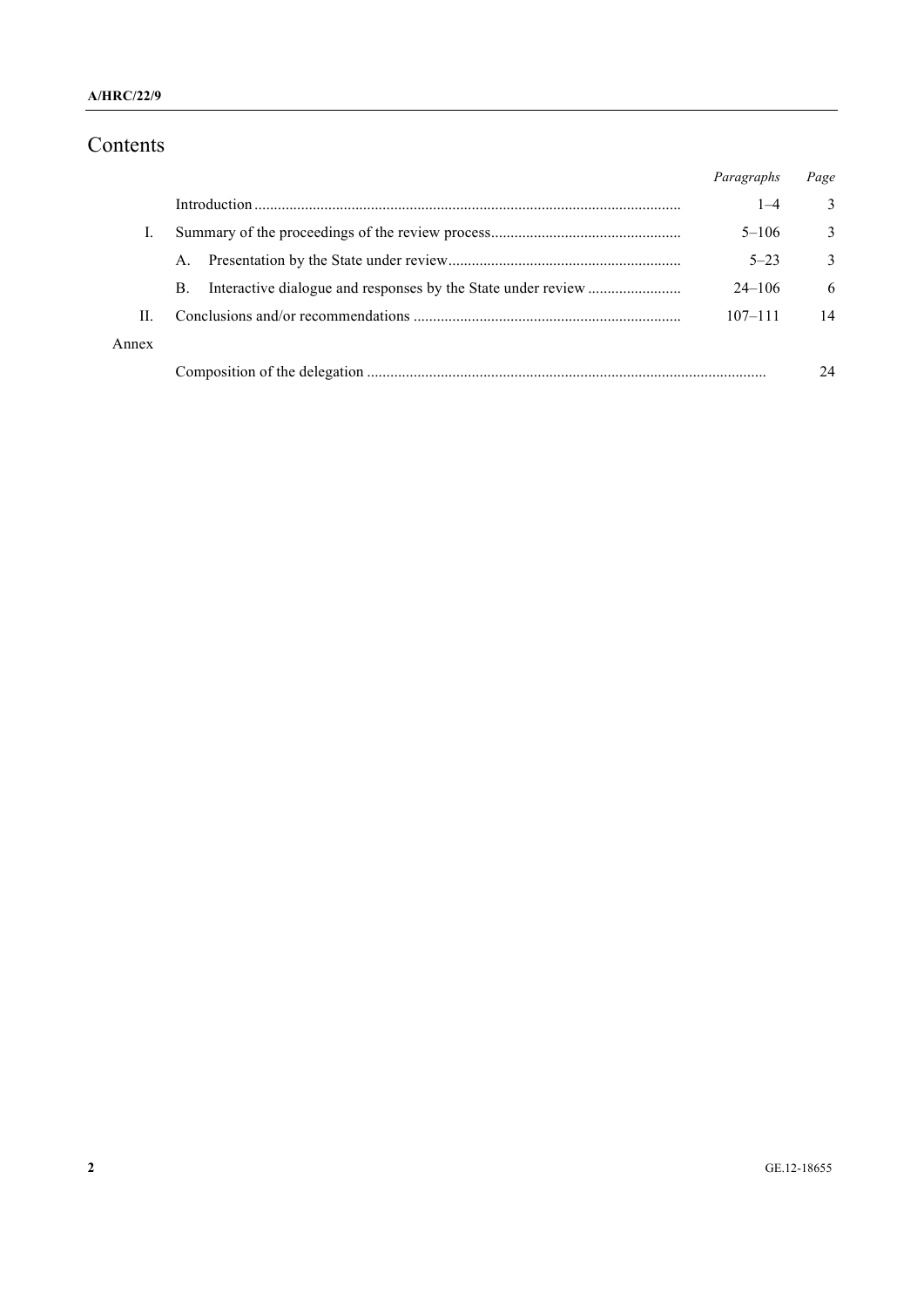## **Introduction**

1. The Working Group on the Universal Periodic Review (UPR), established in accordance with Human Rights Council resolution 5/1 of 18 June 2007, held its fourteenth session from 22 October to 5 November 2012. The review of Benin was held at the 7th meeting on 25 October 2012. The delegation of Benin was headed by A. Marie-Elise C. Gbedo, Minister of Justice, Legislation and Human Rights, Garde des Sceaux and Government Spokesperson. At its 13th meeting held on 31 October 2012, the Working Group adopted the report on Benin.

2. On 3 May 2012, the Human Rights Council selected the following group of rapporteurs (troika) to facilitate the review of Benin: Botswana, Kuwait and Romania.

3. In accordance with paragraph 15 of the annex to Human Rights Council resolution 5/1 and paragraph 5 of the annex to Council resolution 16/21, the following documents were issued for the review of Benin:

(a) A national report submitted and a written presentation made in accordance with paragraph 15 (a)  $(A/HRC/WG.6/14/BEN/1);$ 

A compilation prepared by the Office of the United Nations High Commissioner for Human Rights (OHCHR) in accordance with paragraph 15 (b) (A/HRC/WG.6/14/BEN/2);

(c) A summary prepared by OHCHR in accordance with paragraph 15 (c) (A/HRC/WG.6/14/BEN/3).

4. A list of questions prepared in advance by Denmark, Germany, Mexico, the Netherlands, Slovenia, Spain and the United Kingdom of Great Britain and Northern Ireland was transmitted to Benin through the troika. These questions are available on the extranet of the universal periodic review (UPR).

## **I. Summary of the proceedings of the review process**

#### **A. Presentation by the State under review**

5. The delegation of Benin highlighted the importance the Government of Benin attached to the universal periodic review process, which provided an excellent opportunity to engage with the Human Rights Council in a constructive dialogue that would help the State under review to meet the many challenges it faced in the area of human rights.

6. The delegation explained that the national report was the result of an inclusive national consultation process in which State structures and civil society, supported by the United Nations specialized agencies, had contributed to gathering the information.

7. The delegation said that the strengthening of the institutional legal framework for human rights was one of the steps taken by Benin to give effect to the recommendations not only of the 2008 universal periodic review, but also those of the treaty bodies. Continuing with its ratification of human rights treaties, Benin had acceded to the Second Optional Protocol to the International Covenant on Civil and Political Rights, aiming at the abolition of the death penalty on 5 July 2012, and had also strengthened domestic provisions recognizing the right to life.

8. With regard to cooperation with the treaty bodies and the mechanisms of the Human Rights Council, the delegation pointed out that Benin's periodic reports on the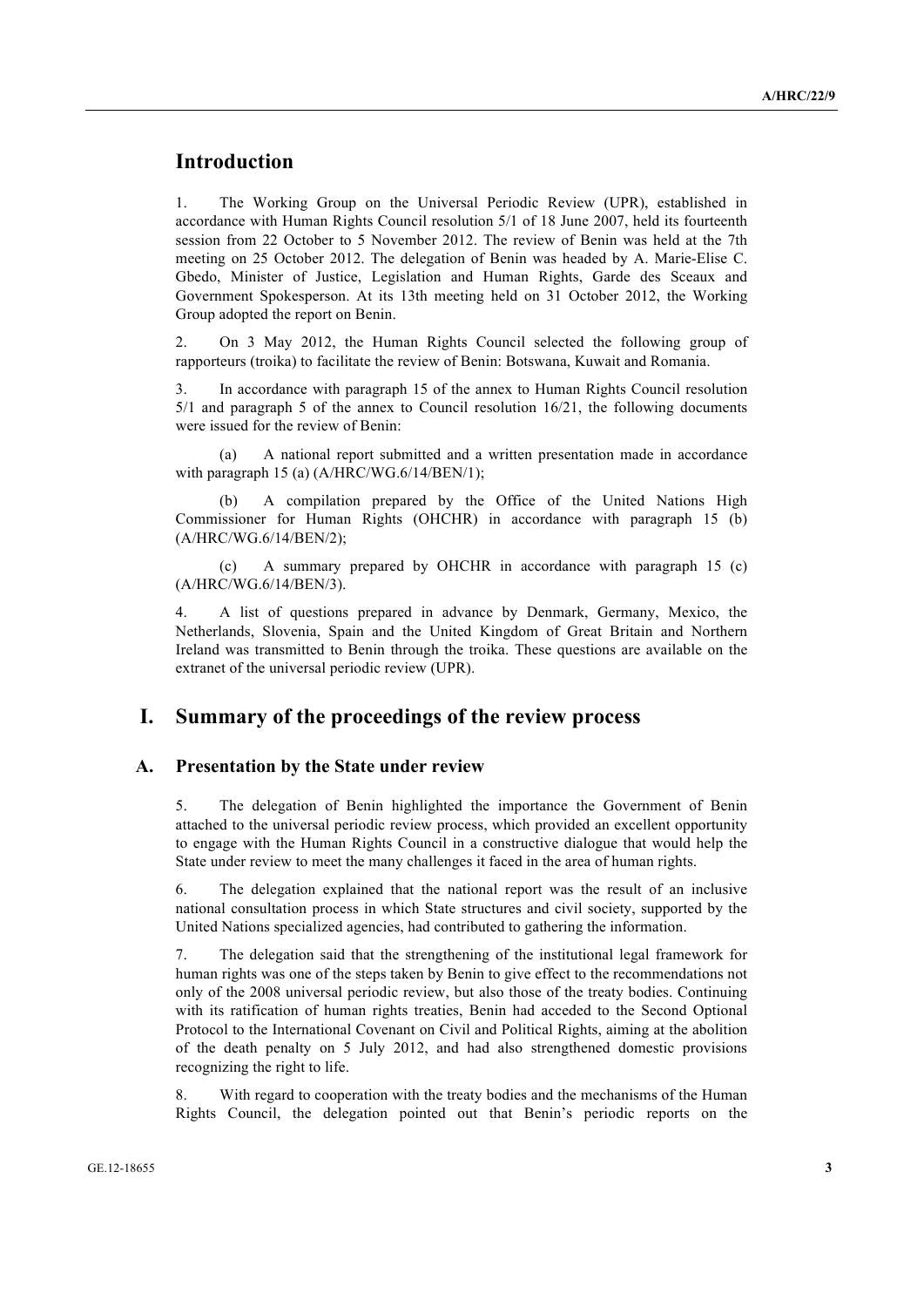implementation of the Convention on the Rights of the Child, the Convention on the Elimination of All Forms of Discrimination against Women, the Convention against Torture and Other Cruel, Inhuman or Degrading Treatment or Punishment, and the International Covenant on Civil and Political Rights were currently being presented.

9. The delegation reported that Benin had hosted visits from the Sub-Committee on Prevention of Torture in May 2008, and from the Special Rapporteur on the right to food in 2009, and noted that the measures adopted as follow-up to those visits were part of the progress made by Benin in complying with its international commitments.

10. At the domestic level, the delegation noted that the reform of civil and criminal procedures had resulted in the adoption of the Act of 28 February 2011 on the Code of Civil, Commercial, Social, Administrative and Accounting Procedure, as well as the Act of 30 March 2012 on the Code of Criminal Procedure. The delegation added that the Act of 30 March 2012 provided for a system of visits by international and national bodies to places where people were deprived of their liberty, as prescribed in articles 1 and 3 of the Optional Protocol to the Convention against Torture. An implementing decree would establish the remit, composition and functioning of the national mechanism for the prevention of torture.

11. With regard to the continuation of the reforms aimed at consolidating the rule of law and promoting good governance, the delegation observed that the Beninese Government had adopted several general policy measures. For instance, in the area of poverty reduction, the document covering the period 2011–2014 included, in particular, measures for the survival, education and protection of children, the reduction of maternal and neonatal mortality, and wastewater treatment in urban areas. Measures had also been taken to promote gender equality and women's empowerment; to combat corruption and illicit enrichment through prevention and punishment, and to encourage girls' education and ensure that education was free in all public schools.

12. In terms of human rights infrastructure, the delegation highlighted that the institution of the Ombudsman of the Republic contributed to improving the rule of law and administrative governance. Furthermore, the delegation noted that the reforms undertaken by Benin and the initiatives implemented in the area of promotion and protection of human rights with a view to achieving the Millennium Development Goals were in line with the follow-up to the previous universal periodic review.

13. With regard to access to justice, the delegation mentioned that many reforms had been undertaken, such as the construction of new prisons and the establishment of new courts. The latter had been provided with modern equipment and infrastructure. In addition, the delegation highlighted that, between 2008 and 2011, the number of judges sitting in the courts had increased from 73 to 133, and that the State had continued its policy of recruiting judicial officers. As a result, 40 court clerks, 30 judicial officers, 400 court administrators, and 2,000 police officers had been recruited in 2011.

14. Reporting the concern of the Government of Benin with regard to the poor conditions of detention, the delegation said that measures had been taken to improve everyday life for prisoners and facilitate their access to drinking water and quality health care. It added that, in order to ease prison overcrowding, the Government had set up a commission to explore solutions that might reduce the prison population. The delegation stressed that, as a result of the commission's work, overcrowding in places of detention had been reduced significantly, with the prison population having dropped from 8,000 in January 2012 to 7,247 currently, of whom 360 were women. Benin had also strengthened efforts to put an end to ransom demands in prisons and stop the growth of corruption at all levels.

15. With regard to juvenile justice, the delegation said that the implementation of alternatives to prosecution and imprisonment of minors in conflict with the law had yielded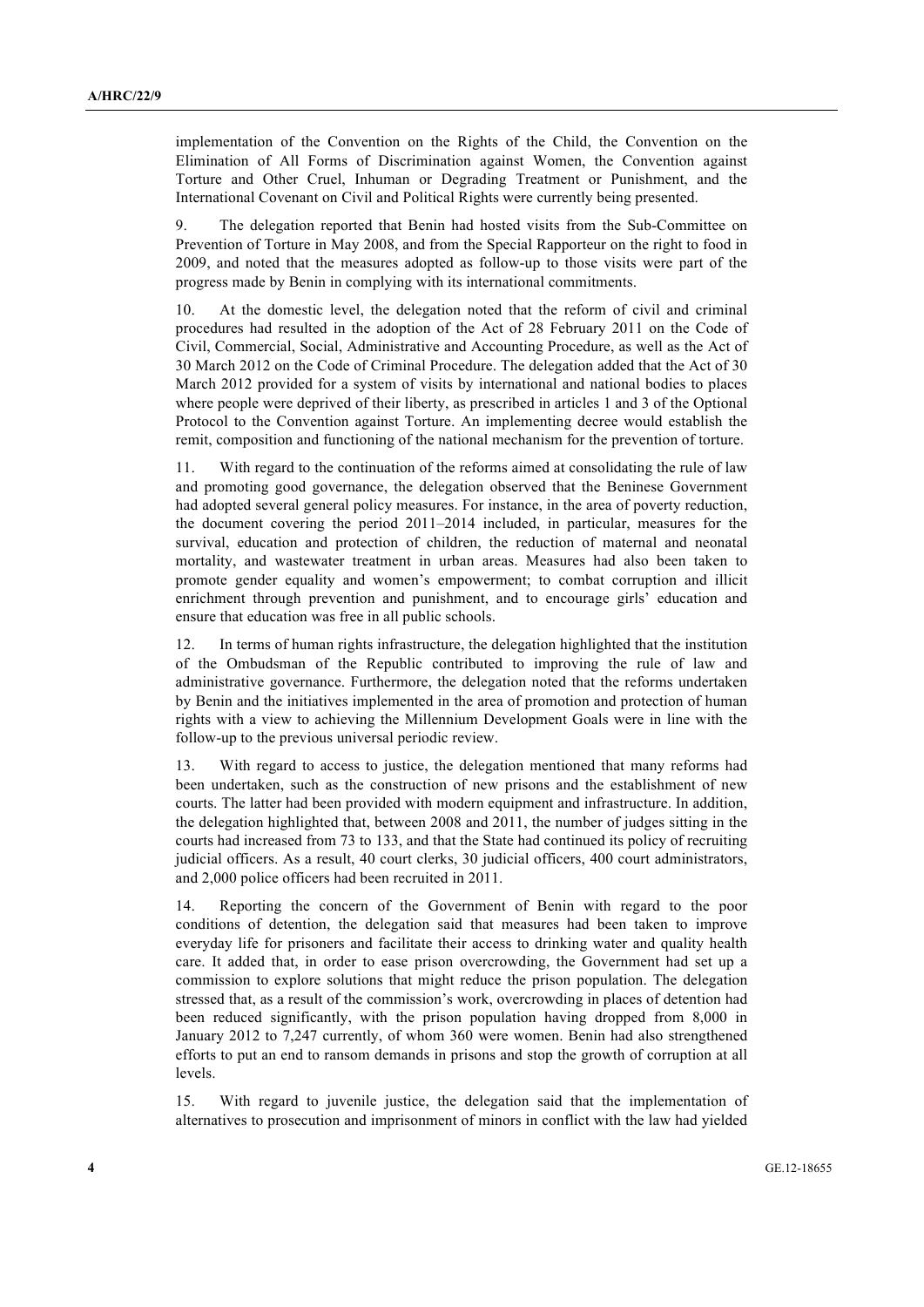positive results: there had been 162 minors in detention on 31 July 2012 compared with 275 in 2010 and 362 in 2009.

16. The delegation also said that the protection of children's rights was one of Benin's priorities. Accordingly, the Beninese courts granted children particular protection, and the "best interest of the child" was now prioritized in legal proceedings.

17. In the case of violence against so-called "witch children", the delegation pointed out that specific measures were currently being considered with a view to eradicating that phenomenon. The work of the conference on ritual infanticide in Benin held on 28 and 29 March 2012, which had involved local elected officials, representatives of NGOs, and religious and traditional chiefs, had resulted in proposals to effectively combat the phenomenon. The conference had recommended, inter alia, the creation of reliable databases and the active involvement of keepers of tradition in discussions on awarenessraising mechanisms; dialogue and behavioural change; advocacy on the mobilization of stakeholders as well as prevention and judicial punishment.

18. With regard to the enjoyment of the right to education, the delegation noted that some of the measures taken alongside the introduction of free public primary education by decree in 2006 included an increase in the budget allocated to the education sector, the construction of classrooms, the strengthening of teachers' capacities and the acquisition of teaching materials. The extension of free education to girls in the second year of secondary school in the 2009/10 school year had enabled girls to remain in school. The delegation recalled that in 2010, the net school attendance rate had reached 90.28 per cent.

19. The delegation also pointed out that the empowerment of women and combating all gender-based violence were ongoing areas of concern for the Beninese Government. In that context, Benin had adopted a national policy on gender equality, with the objective of achieving gender equality and equity by 2025 by ensuring, inter alia, the empowerment of women and a better reflection of the gender perspective in development programmes.

20. With respect to the situation of older persons, the delegation pointed out that in August 2012 the Government had organized forums on civil status and the identification of the specific needs of older persons, which had resulted in recommendations that would contribute to improving civil policy and everyday life for that sector of society.

21. The delegation mentioned that Benin had strengthened efforts to guarantee universal access to quality health care, particularly through expanded vaccination and primary healthcare programmes, the promotion of family health, reproductive health care, the treatment of childhood diseases, the monitoring of child nutrition, and the provision of care for those living in poverty and extreme poverty. The delegation pointed out that the budget estimates for achieving the Millennium Development Goals had been increased in the area of maternal and child health.

22. The delegation noted that, in order to ensure an adequate standard of living for all Beninese citizens, the Government had continued its microcredit programme for the poorest people. However, poverty reduction and the fair distribution of resources, food security, universal education, the reduction of the illiteracy rate, and women's empowerment all still presented challenges.

23. In closing, the delegation highlighted that there was the political will in Benin to ensure that human rights prevailed, and that the country was committed to continuing with the major reforms initiated in respect of the promotion and protection of human rights.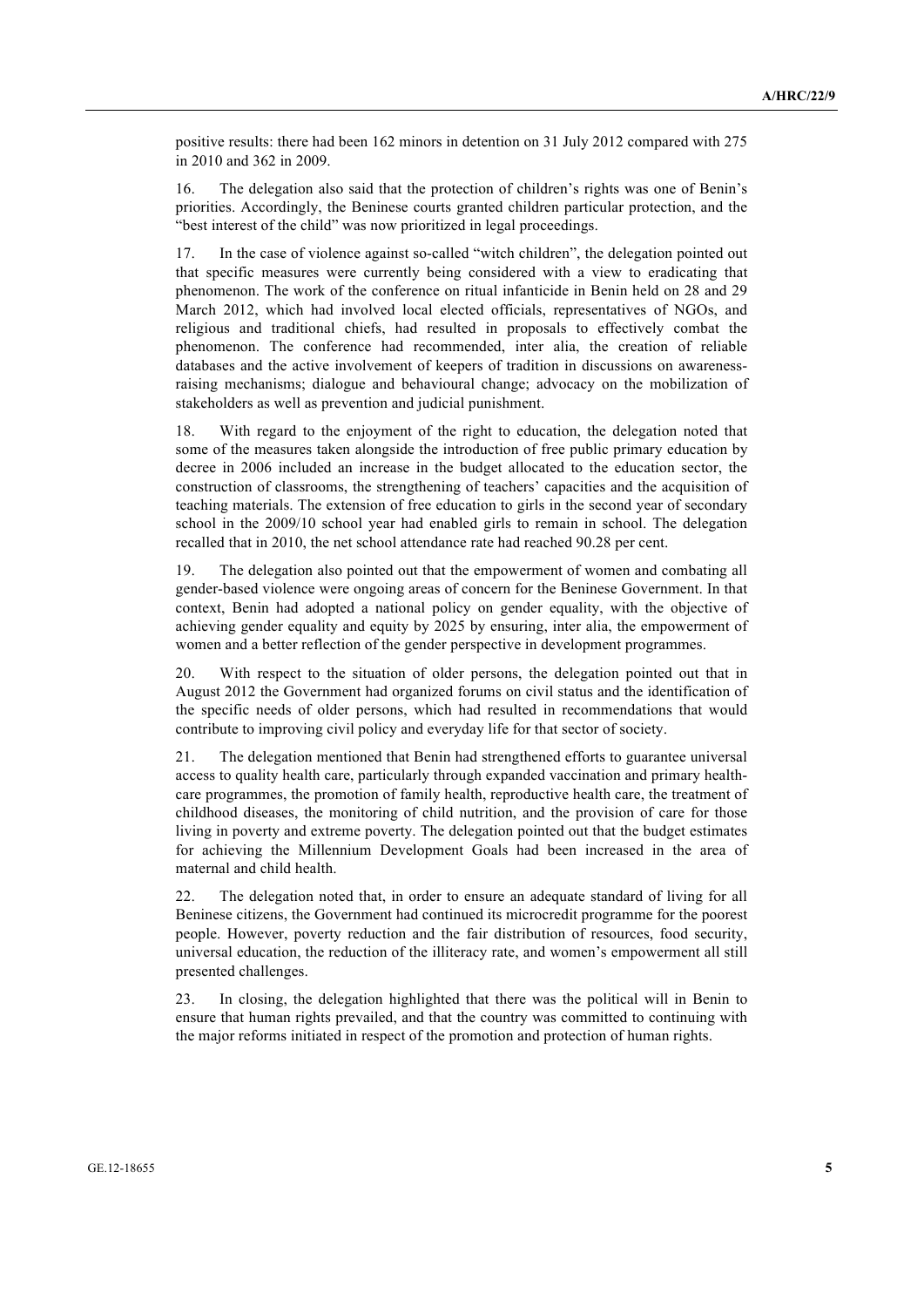#### **B. Interactive dialogue and responses by the State under review**

24. During the interactive dialogue, 62 delegations made statements. Recommendations made during the dialogue are to be found in section II of the present report.

25. Botswana welcomed the adoption of the Good Governance Charter and the measures to address poverty reduction and gender equality. It noted that Benin had intensified efforts to promote access to health care, which has significantly reduced cases of wild polio virus and eliminated maternal tetanus. Botswana noted the recent law on corruption and illicit enrichment.

26. Brazil took positive note of Benin's action against poverty, the Poverty Reduction Strategy Paper, the Growth Strategy for Poverty Reduction and the microcredit programme for the very poor. It noted improvements in the HIV/AIDS field, in particular the reduction in the prevalence rate and the provision of free antiretroviral drugs. It made recommendations.

27. Burkina Faso drew attention to Benin's policies on persons with disabilities and natal mortality. It encouraged Benin to pursue its efforts regarding the ratification of international instruments and its fight against illiteracy. It welcomed the measures adopted in the 10-year action plan regarding teaching and vocational training to improve the quality education system by 2015.

28. Burundi commended the Government for its education policy for everyone. It urged Benin to facilitate access to health for vulnerable categories. It noted the Law to prevent violence against women and congratulated the Government on its efforts to empower women through the microcredit programme, the setting up of the Women's Institute and the Ombudsman Office.

29. Canada noted the adoption of a new code of criminal procedure of March 2012. It asked Benin about the status of efforts to integrate the definition of torture into Benin's national legislation and the timetable set for the implementation of this commitment. It made recommendations.

30. Cape Verde noted that Benin was increasingly becoming a party to a significant number of international human rights instruments and had acceded to the Optional Protocol on the abolition of the death penalty. It urged Benin to continue to heed the relevant recommendations regarding the protection of children and to focus on trafficking in adults, particularly women, as recommended by the Committee on Economic, Social and Cultural Rights.

31. Togo paid tribute to the progress made by Benin through the strengthening of its legal institutional framework to promote and protect human rights through the mainstreaming of the ratified conventions. It, however, highlighted the harmful acts targeting children, such as ritual infanticides, and urged Benin to provide a comprehensive response to prevent and prosecute perpetrators of such acts.

32. Chile drew attention to the ratification of the Second Optional Protocol to the International Covenant on Civil and Political Rights (ICCPR) aiming at the abolition of the death penalty, the development of a national policy to promote women empowerment and equality. It also drew attention to the promulgation of the law to prevent violence against women. It made recommendations.

33. China noted Benin efforts to improve living standards, promote gender equality, eliminate violence against women, protect the rights of children and enhance HIV prevention. It made a recommendation.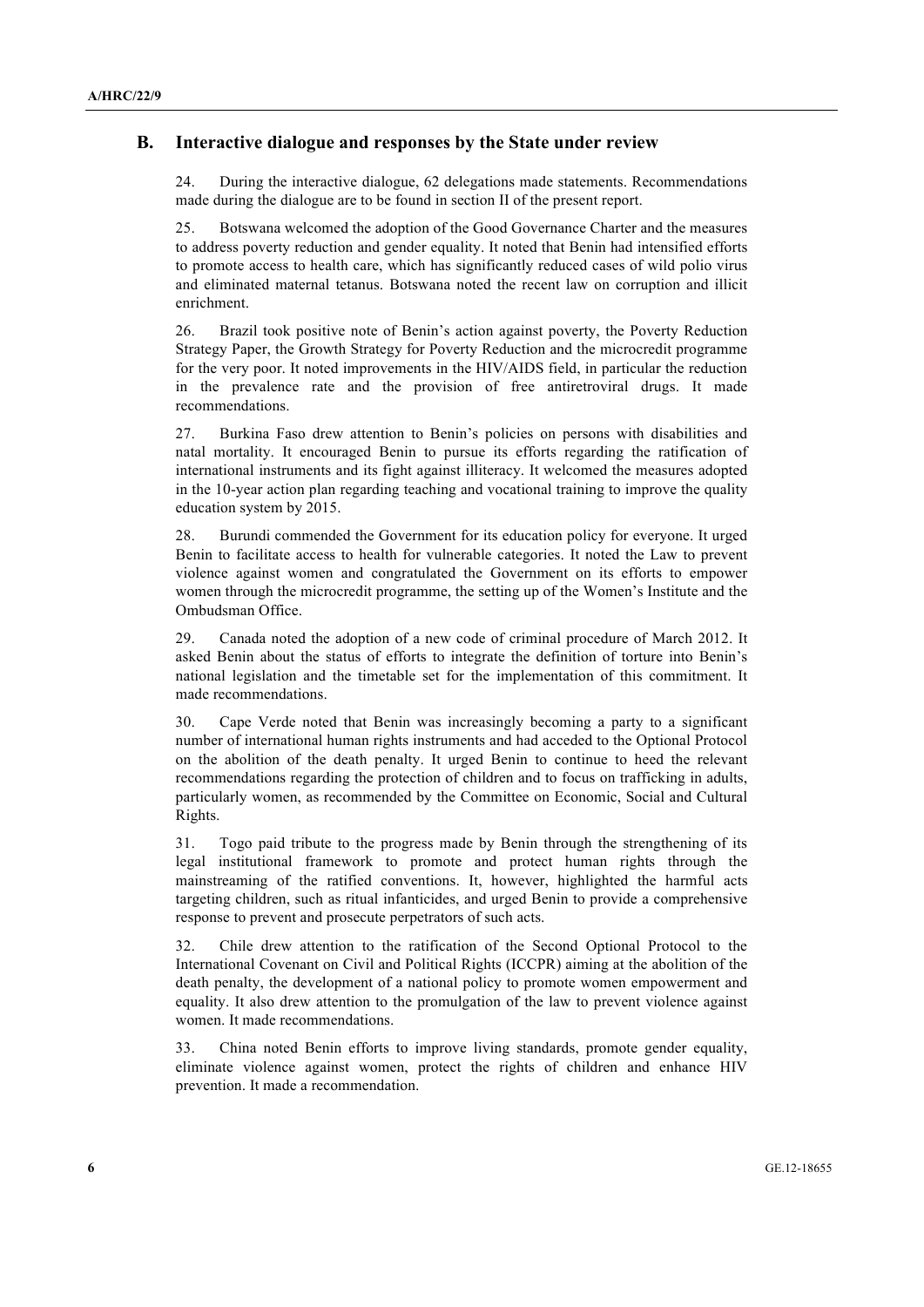34. Congo noted that Benin had acceded to the Optional Protocol to the ICCPR aiming at the abolition of the death penalty. It noted the broad vaccination programme, free access to Caesarean sections since April 2009, free malaria treatment for mothers and children and the free distribution of treated mosquito nets.

35. Costa Rica congratulated Benin on the abolition of the death penalty and the ratification of the Second Optional Protocol to the ICCPR. It enquired about the status of the bill to bring the national human rights institution in line with the Paris Principles and the status of the national Observatory for the prevention of torture. It made recommendations.

36. Côte d'Ivoire noted the ratification of the 1954 Convention relating to the Status of Stateless Persons and the 1961 Convention on the Reduction of Statelessness, as well as the amendments made to the normative and institutional framework which have led to the adoption of laws on prevention and repression of violence against women, displacement of minors and repression on trafficking of children. It made recommendations.

37. Cuba noted that Benin has strengthened its legal framework, and highlighted its fight against corruption and unlawful enrichment, strengthened by the 2011 law to eliminate these practices. It lauded Benin's efforts towards gender equality, women's empowerment, access to medical care and free schooling. It made recommendations.

38. Djibouti congratulated Benin on the efforts made since the previous review to strengthen its legal institutional framework to promote and protect human rights through national legislation and international legal instruments to which it is party. It made recommendations.

39. Egypt welcomed Benin's plan to conduct a review of the Constitution and the strengthening of its domestic legislation. It made recommendations.

40. Ethiopia noted with appreciation the progress made by the Government in gender equality and the promotion and empowerment of women, especially in rural areas. It highlighted the Government's initiative to amend the country's Constitution to align it with its international human rights obligations, including the recommendations of the United Nations treaty bodies and the African Union.

41. France commended Benin for ratifying the Second Optional Protocol to the ICCPR on the abolition of the death penalty and for signing the International Convention for the Protection of All Persons from Enforced Disappearance and the Convention on the Rights of Persons with Disabilities (CRPD). It enquired whether awareness campaigns on female genital mutilation were under way and requested information on the actions to fight against forced labour. It made recommendations.

42. Germany commended Benin for abolishing the death penalty and ratifying the Second Optional Protocol to the ICCPR and the CRPD. It welcomed the Government's efforts and progress in combating female genital mutilation and strengthening women's rights. It made recommendations.

43. The Holy See congratulated Benin on its accomplishments in education, corruption prevention, death penalty abolition, prevention of violence and poverty reduction. It noted some forms of violence persisting in the education system, as well as in the police, the prisons and the family environment. It made recommendations.

44. Hungary congratulated Benin on its ratification of several human rights treaties and on steps taken to eradicate the killing of so-called "witch children". It enquired whether the reformed Criminal Code and the Code of Criminal Procedure provided for the arrest of a suspect at the request of the International Criminal Court and about the process for the preservation of evidence and the protection of witnesses. It made recommendations.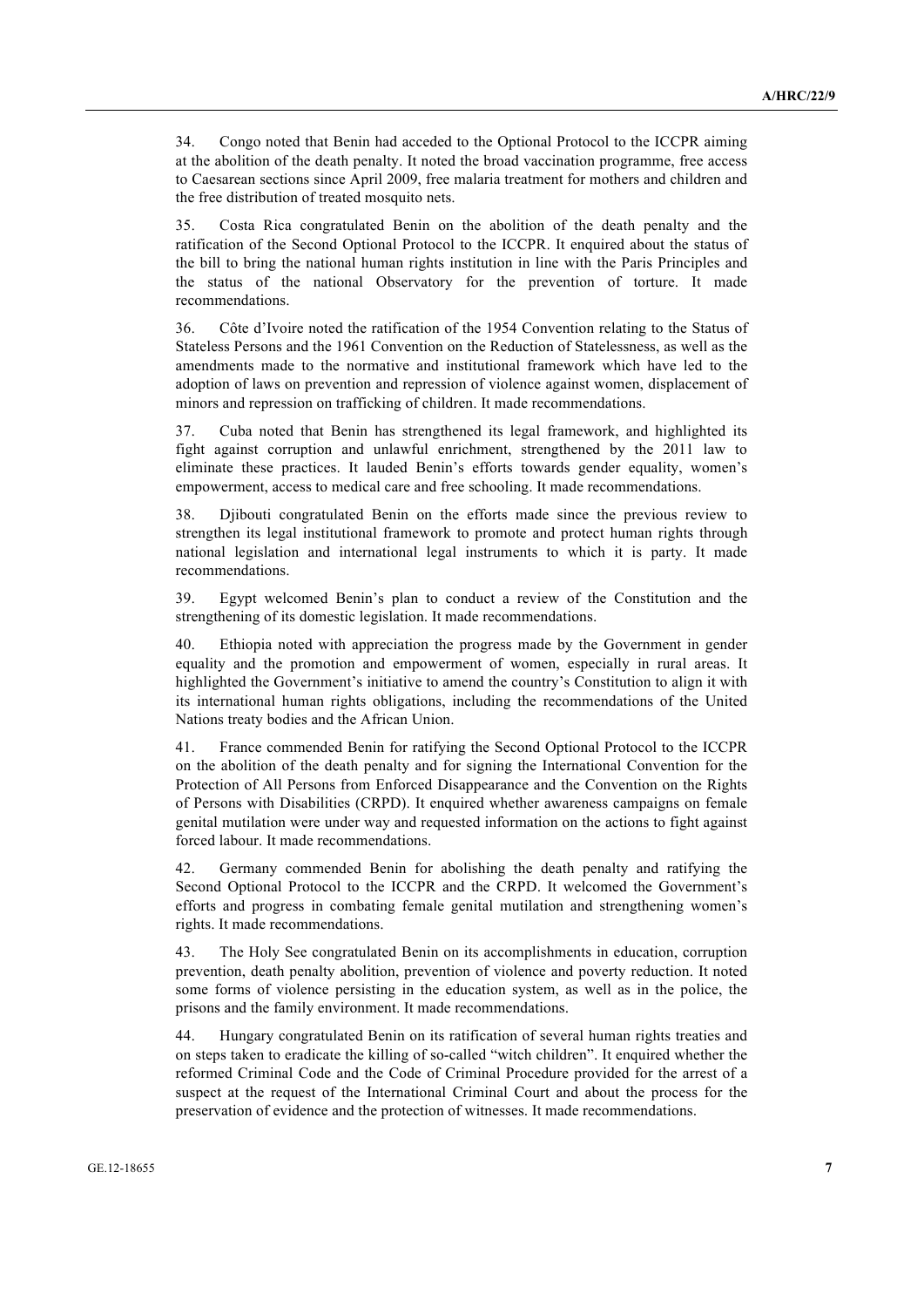45. Indonesia appreciated Benin's enactment of laws, such as the Act on corruption, money-laundering and illicit enrichment, and the Act on prevention and punishment of violence against women; the establishment of the National Council for the Promotion of Gender Equity and Equality, as well as the National Institute for Women's Advancement. It made recommendations.

46. Iraq valued the enactment of laws to combat corruption, money-laundering, prevention and punishment of violence against women and the enactment of the penal law and procedures. It also valued the ratification of the Convention on the protection of displaced persons and the CRPD. It paid tribute to the adoption of rules regarding movement of children, and actions taken to combat trafficking in children. It made recommendations.

47. Italy welcomed Benin's ratification of the Second Optional Protocol to the ICCPR. It expressed concern about the ritual infanticides of so-called "witch children" as well as the abuse of minors working as domestic servants, and noted the persistence of female genital mutilation. It also highlighted the poor standards of detention facilities. Italy made recommendations.

48. Kuwait noted Benin's commitment to eradicate poverty and that the Poverty Reduction Strategy Paper and the Growth Strategy for Poverty Reduction brought together national policy measures aimed at not only fighting poverty, but also improving access to basic infrastructure and social services, promoting economic growth, gender equality and women's empowerment. Kuwait made recommendations.

49. Latvia noted that Benin had strengthened its cooperation with the special procedures of the Human Rights Council and has undertaken preparatory work for a visit by the Special Rapporteur on the sale of children, child prostitution and child pornography. Latvia made a recommendation.

50. Libya paid tribute to Benin for its progress to improve the education system and implement gradual free education for all. It also paid tribute to the legislative measures to improve gender equality and women's empowerment, the strategy on reduction of poverty, the enactment of the law to combat trafficking in children, as well as the setting up of the Ombudsman office. Libya made recommendations.

51. Liechtenstein welcomed Benin's efforts to provide the public education sector with the necessary financial resources. It noted with appreciation the Government's adoption of decrees implementing the laws concerning the suppression of child trafficking. Liechtenstein acknowledged Benin's commitment to international justice. It made recommendations.

52. Luxembourg expressed concern about the lack of legal protection for children against physical violence and the persistence of ritual infanticides of children accused of "witchcraft." It was also concerned about domestic violence against women and female genital mutilation. It also noted that food security remained an important concern for a majority of the population. Luxembourg made recommendations.

53. Malaysia commended the Government's active work in strengthening its national normative and institutional framework for the promotion and protection of human rights, particularly in the area of poverty reduction, women's empowerment and children's rights. It applauded Benin for providing free education for girls up to their second year of secondary school. It made recommendations.

54. Mauritania paid tribute to Benin for its efforts to fight poverty and for giving priority attention to the most disadvantaged. It encouraged Benin to improve the condition of detainees and promote the rights of women, children and the disabled. It enquired as to how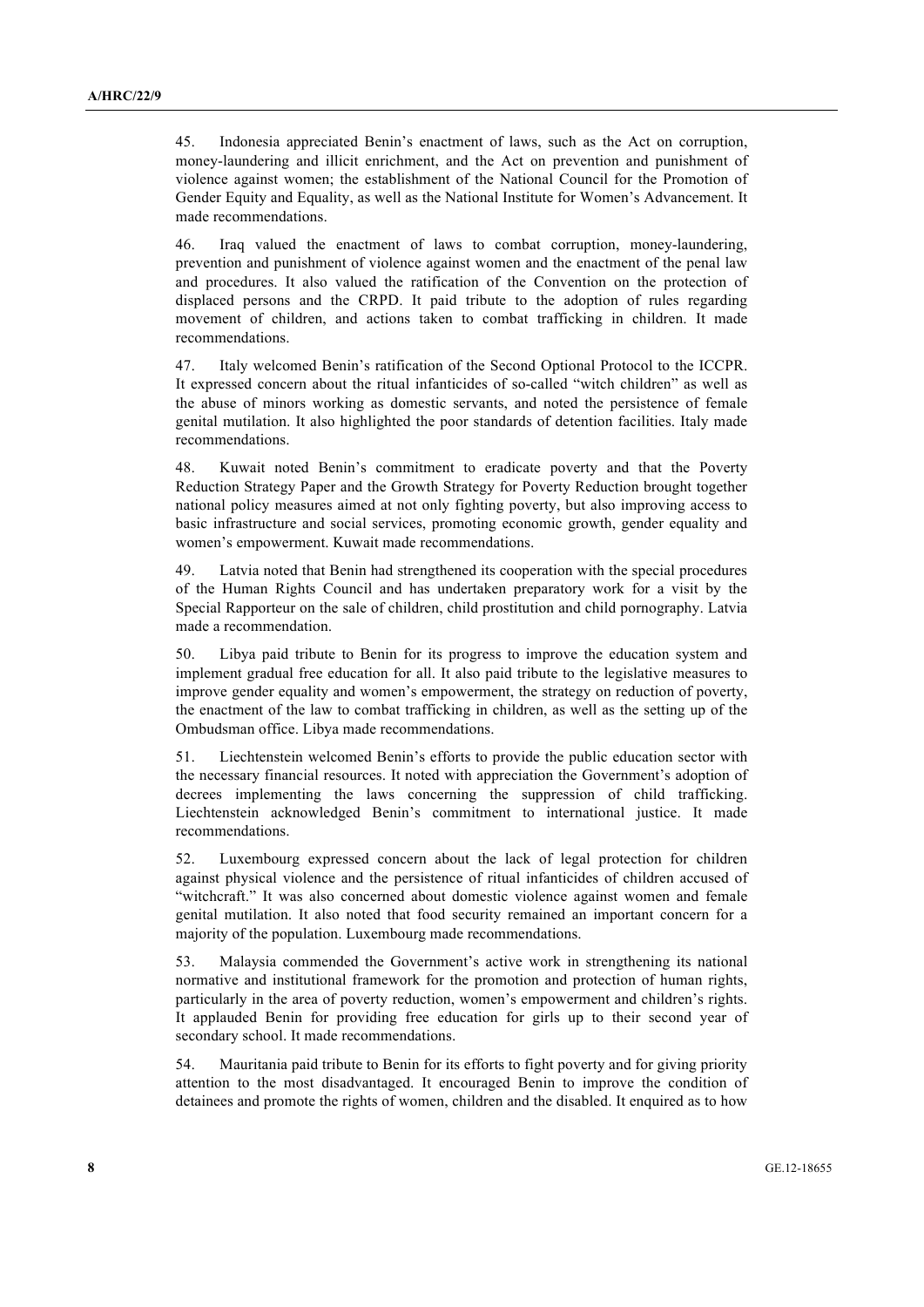Benin planned to extend free schooling to the secondary cycle and further reduce the illiteracy rate to get rid of certain stereotypes.

55. Mexico noted the strengthening of legal instruments aimed at preventing and punishing violence against women, as well as the national policy for the promotion of gender equality. It recognized Benin's recent accession to the Second Optional Protocol to the ICCPR, aiming at the abolition of the death penalty. It made recommendations.

56. The delegation of Benin highlighted that, following the adoption of the Child Trafficking Act, implementing decrees had been adopted to combat child trafficking, and awareness-raising campaigns had been conducted by the Ministry of Family Affairs, NGOs and technical and financial partners. Awareness-raising activities had also been organized for judges to ensure that the crime was severely punished. The delegation reported that 5,430 children, 80 per cent of them girls, had been given physical protection and psychological support in 2010. There were also local committees to combat child trafficking, and surveillance brigades to combat child trafficking had been set up in border towns.

57. The delegation said that the other measure to combat child trafficking internally was birth registration. To that end, more than 2 million birth certificates had been issued since 2008 as part of the large-scale Civil Status Census (RAVEC). In order to avoid forgery, the Beninese Government was working on computerizing the civil registration system.

58. In addition, the delegation noted that, in its plan of action for 2012–2013, the Government had set out its intention to increase efforts to prosecute and convict human traffickers; to finalize and promulgate the act criminalizing all forms of trafficking in persons; to improve the collection of data on application of the act; to train police officers to identify victims of trafficking among the public; and to increase efforts to raise public awareness of issues related to human trafficking.

59. The delegation recalled that regulations prohibited corporal punishment in school and family environments, and that the perpetrators of such acts were prosecuted.

60. With regard to the acts of torture observed in police stations and gendarmeries, the delegation recalled that the legal provisions in force in Benin prohibited the use of torture in all procedures. The perpetrators of proven acts of torture or other ill-treatment that had been inflicted during a judicial investigation were prosecuted and subject to criminal and disciplinary sanctions. Recent decisions by the Constitutional Court had established that acts of torture had been committed by members of the police and gendarmerie. In addition, the delegation indicated that the inspection of places of preventive detention should soon be formalized following the establishment of the national mechanism for the prevention of torture prescribed by the Optional Protocol to the Convention against Torture. The act establishing the mechanism had been adopted, but a number of details remained to be clarified in relation to its functioning, in particular the promulgation of the new Code of Criminal Procedure and the adoption of its implementing decrees.

61. The delegation recalled, in respect of the particular case of violence against "witch children" in certain regions of the country, that a national forum on the issue had been held, resulting in specific proposals aimed at effectively combating the phenomenon. The delegation also noted that awareness-raising sessions had been organized in the regions concerned with a view to ensuring better protection of the right to life.

62. With regard to measures taken to combat female genital mutilation, the delegation noted that the legislation in force in Benin punished all forms of female genital mutilation. However, in order to effectively combat the pockets of resistance that remained in certain regions of the country, information and awareness-raising sessions were regularly organized by State bodies and civil society in order to better protect girls' health.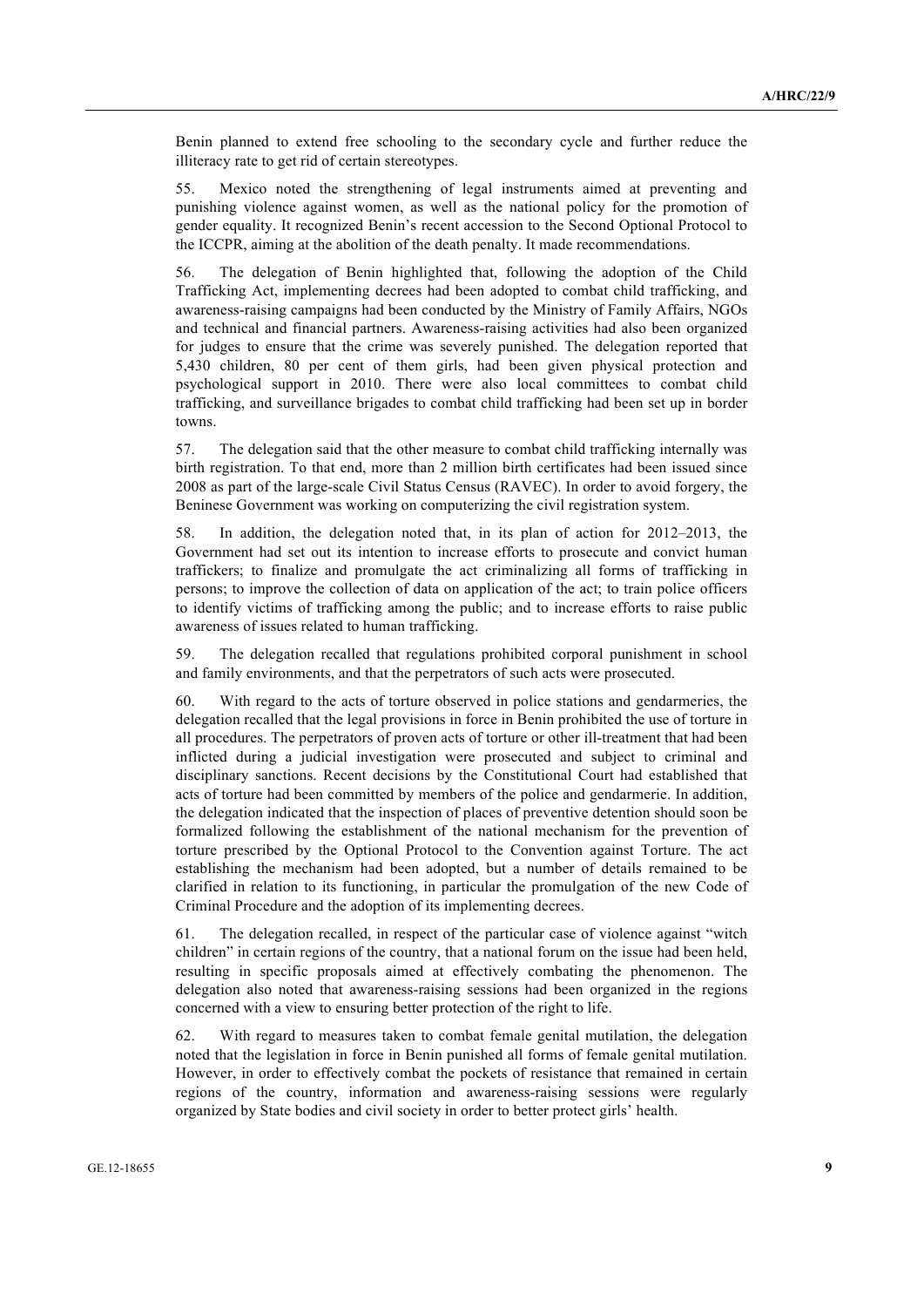63. With respect to the protection of women, the delegation mentioned the Act of 9 January 2012 on the Prevention and Punishment of Violence against Women. Before that Act, the Ministry of Justice, in partnership with the United States Government, had also implemented the Women's Justice and Empowerment Initiative project to protect women victims of violence. Through that project, many members of the criminal justice system had been trained in the various procedures for the care of victims of gender-based violence. The rehabilitation and reintegration of the victims were also prioritized in all of the procedures.

64. The delegation also said that Benin had drafted a national policy for the advancement of women and gender equality in order to correct unequal gender relationships and achieve gender equity and equality by 2025. The National Council for the Promotion of Gender Equity and Equality had been set up under the authority of the head of State. Its task was to ensure that gender was taken into account in development programmes and policies. Similarly, the head of State had created and set up the National Institute for the Advancement of Women on 9 March 2009.

65. Morocco welcomed Benin's progress towards abolishing the death penalty and requested more information on the draft legislation establishing a national and independent mechanism to prevent torture. It welcomed Benin's plans to adopt measures to ensure that prison conditions complied with international standards and to reform the judicial system. It asked whether human rights formed part of judges' training and whether the number of judiciary staff would be increased.

66. Namibia welcomed the Government's decision to abolish the death penalty and highlighted the robust policies and mechanisms that Benin was putting in place to address social and economic inequalities, which had already brought improvements to health, education and the water supply. It asked the Office of the United Nations High Commissioner for Human Rights (OHCHR) to continue providing assistance to Benin in the area of human rights. Namibia made recommendations.

67. The Netherlands commended Benin on ratifying the Second Optional Protocol to the ICCPR, aiming at the abolition of the death penalty. It noted that Benin had continued working on the protection of vulnerable groups on the ground, but that certain issues, such as trafficking of women and children, female genital mutilation and sexual harassment persisted. The Netherlands made recommendations.

68. Nigeria commended Benin's strategy for combating poverty and the programmes and policies in place to promote citizen welfare. It noted with satisfaction the creation of human rights institutions and welcomed the establishment of national bodies on gender equality and women's advancement. It urged the Government to adopt measures to ensure their effectiveness. Nigeria made a recommendation.

69. Norway said that Benin's ratification of the Second Optional Protocol to the ICCPR aiming at the abolition of the death penalty, reflected the positive trend on human rights protection and set the standard for other countries in the region to follow. Although Benin has adopted legislation to counteract trafficking in children, human trafficking remains a serious problem. Norway made recommendations.

70. Pakistan applauded the strengthened legal and institutional frameworks for promoting and protecting human rights, which has helped to empower women and ensure improved access to health care and free education. It welcomed Benin's endeavours to combat corruption and raise living standards. It requested more information on the role of the Ministry of Family Affairs in promoting women and children's rights. Pakistan made recommendations.

71. The Philippines acknowledged Benin's actions to improve the standard of living; reduce resource imbalance and empower women. It welcomed efforts to improve access to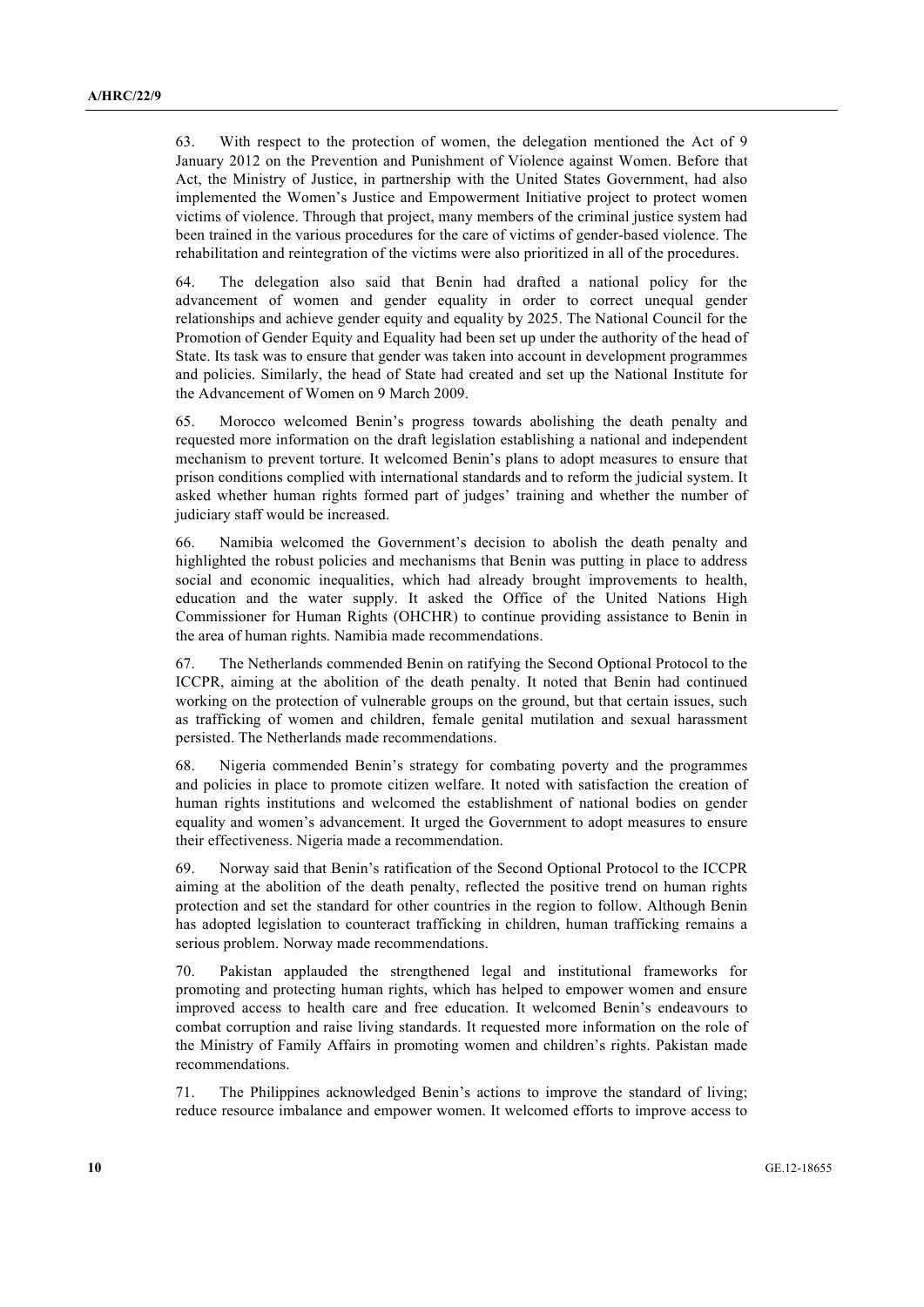health care and increase budget allocations to health services, especially for the poor and destitute. It recognized that promotion of the right to education was essential for development and social change. The Philippines made recommendations.

72. Romania was heartened by Benin's willingness to improve its human rights situation. It particularly welcomed the ratification of the Second Optional Protocol to the ICCPR, aiming at the abolition of the death penalty, and the legislative and institutional reforms undertaken to modernize the framework needed to allow citizens to fully enjoy their human rights. Romania made recommendations.

73. Rwanda congratulated Benin on adhering to its international commitments relating to the promotion and protection of human rights. In particular, it welcomed the abolition of the death penalty. It also welcomed the adoption of a national policy and plan of action on promoting gender equality. Rwanda made recommendations.

74. Senegal highlighted measures adopted by Benin to improve its human rights situation, including the abolition of the death penalty; creation of the Ombudsman's office; reforms to ensure that its national human rights commission is in accordance with the Paris Principles, as well as strategies to reduce poverty; achieve the Millennium Development Goals and promote women and children's rights. Senegal made recommendations.

75. Singapore highlighted Benin's continued efforts to implement legislation to enhance its domestic legal framework, despite challenges. It noted the efforts to meet the Millennium Development Goals, particularly by ensuring universal primary education by 2015. It also noted the efforts to promote access to health care, which would in turn reduce mortality and improve the health and well-being of the people. Singapore made recommendations.

76. Slovakia recognized Benin's commitment to improving its human rights record, in particular the steps taken towards abolishing the death penalty with its recent accession to the Second Optional Protocol to ICCPR. It also noted its ratification of the 1954 Convention relating to the Status of Stateless Persons and the 1961 Convention on the Reduction of Statelessness. Slovakia made recommendations.

77. Slovenia welcomed the positive developments since Benin's first universal periodic review (UPR), notably its ratification of the Second Optional Protocol to the ICCPR and the CRPD and its optional protocol. It expressed concern about discrimination and violence against women and welcomed the enactment of new legislation in that area. It was also concerned about reports on violations of children's rights. Slovenia made recommendations.

78. South Africa applauded Benin's commitment to combating poverty and its longterm initiatives to address the problem. It urged the international community to cooperate with Benin in tackling the challenges of fulfilling its obligations under international human rights law and advancing the promotion and protection of all human rights. It acknowledged Benin's leadership role in the African Union. It made recommendations.

79. Spain congratulated Benin on its recent ratification of the Second Protocol to the ICCPR, aiming at the abolition of the death penalty. Spain made recommendations.

80. Sri Lanka recognized the measures adopted by Benin on poverty reduction; good governance; promotion and protection of human rights, particularly the launch of its Growth Strategy for Poverty Reduction, as well as its cross-sector efforts to promote and protect children's rights, increased budget allocations for maternal and child health and education, women's rights and gender equality. Sri Lanka made a recommendation.

81. The Sudan paid tribute to Benin's efforts to improve its human rights situation, despite financial constraints. It highlighted the establishment of the Office of the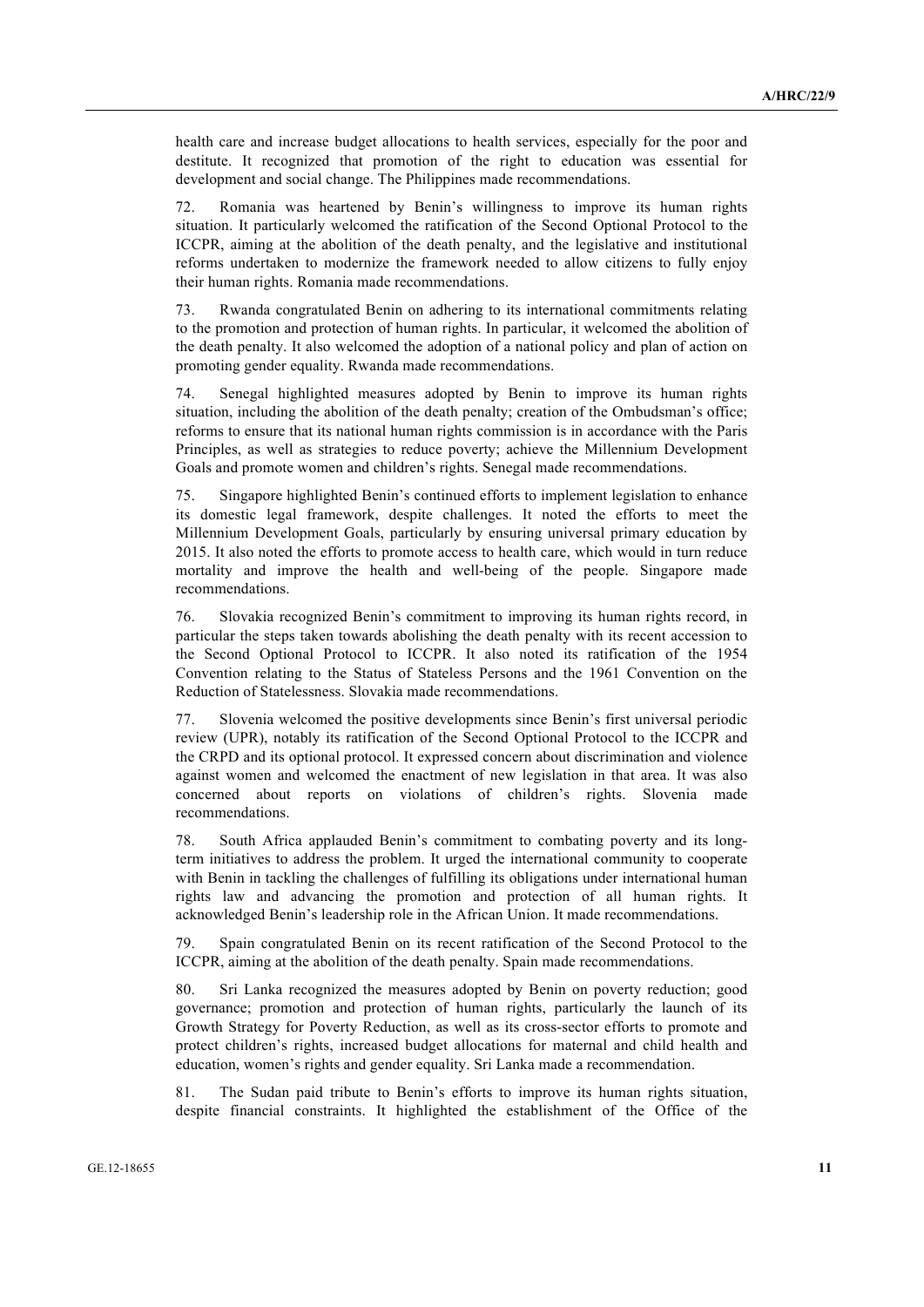Ombudsman, which has helped strengthen governance in the country. The Sudan made recommendations.

82. Switzerland welcomed the abolition of the death penalty and ratification of the Second Optional Protocol to the ICCPR, aiming at the abolition of the death penalty. While commending Benin on enacting legislation to reduce discrimination against particularly vulnerable people, it was concerned that it has not yet been implemented. It recognized efforts to ensure free education for all. Switzerland made recommendations.

83. Thailand highlighted Benin's agreements with international partners on poverty reduction and encouraged favourable consideration of its appeal for funding to implement the recommendations of the Subcommittee on Prevention of Torture. Thailand expressed its willingness to cooperate with Benin in areas of mutual interest. It appreciated efforts to ensure the right to education and health. Thailand made recommendations.

84. Chad applauded Benin's efforts to implement national and international human rights commitments and the measures adopted to reduce poverty, enhance governance, organize free and transparent elections, improve access to infrastructure and basic social services, increase economic growth and promote gender equality and women's empowerment. It called on the international community to help Benin face its human rights challenges.

85. Uganda commended Benin for establishing a comprehensive legal and policy framework to handle human rights issues and its efforts in the area of health, women and children's rights, family protection, the elderly and persons with disabilities. Of particular note is the appointment of nine juvenile judges who had been trained with UNICEF support. Uganda made a recommendation.

86. The United Kingdom of Great Britain and Northern Ireland welcomed Benin's accession to the Second Optional Protocol to the ICCPR, aiming at the abolition of the death penalty, and encouraged swift adoption of the new Criminal Code, which should contain a definition of torture pursuant to article 1 of the Convention against Torture. It urged Benin to commute the sentences of detainees sentenced to death. It made recommendations.

87. The United States of America applauded Benin's legislative efforts on domestic violence, corruption and torture and the establishment of human rights institutions. It remained concerned about violence by security services, harsh prison conditions and long pretrial detention periods, restrictions on the right to strike and slowness in addressing the worst forms of child labour. It asked Benin what services or educational programmes were available to ensure the safety and well-being of LGBT citizens. It made recommendations.

88. Uruguay commended Benin on progress made to bring domestic legislation into line with international human rights standards and efforts to combat poverty, enhance governance and strengthen legislation. It expressed concern at the failure to investigate and eradicate ritual infanticide. It welcomed ratification of the Second Optional Protocol to the ICCPR, aiming at the abolition of the death penalty. Uruguay made recommendations.

89. Algeria noted with satisfaction Benin's enhanced domestic legal arsenal, including in the areas of the rights of persons with disabilities, free and transparent elections, good governance and child trafficking. It encouraged Benin to continue its efforts to combat poverty. It supported Benin's appeal for assistance from its partners to enable it to implement its human rights programmes. Algeria made recommendations.

90. Angola recognized the remarkable progress made since the first UPR cycle in promoting and protecting human rights and efforts to improve health care and education. It welcomed the constitutional reforms leading to the abolition of the death penalty and the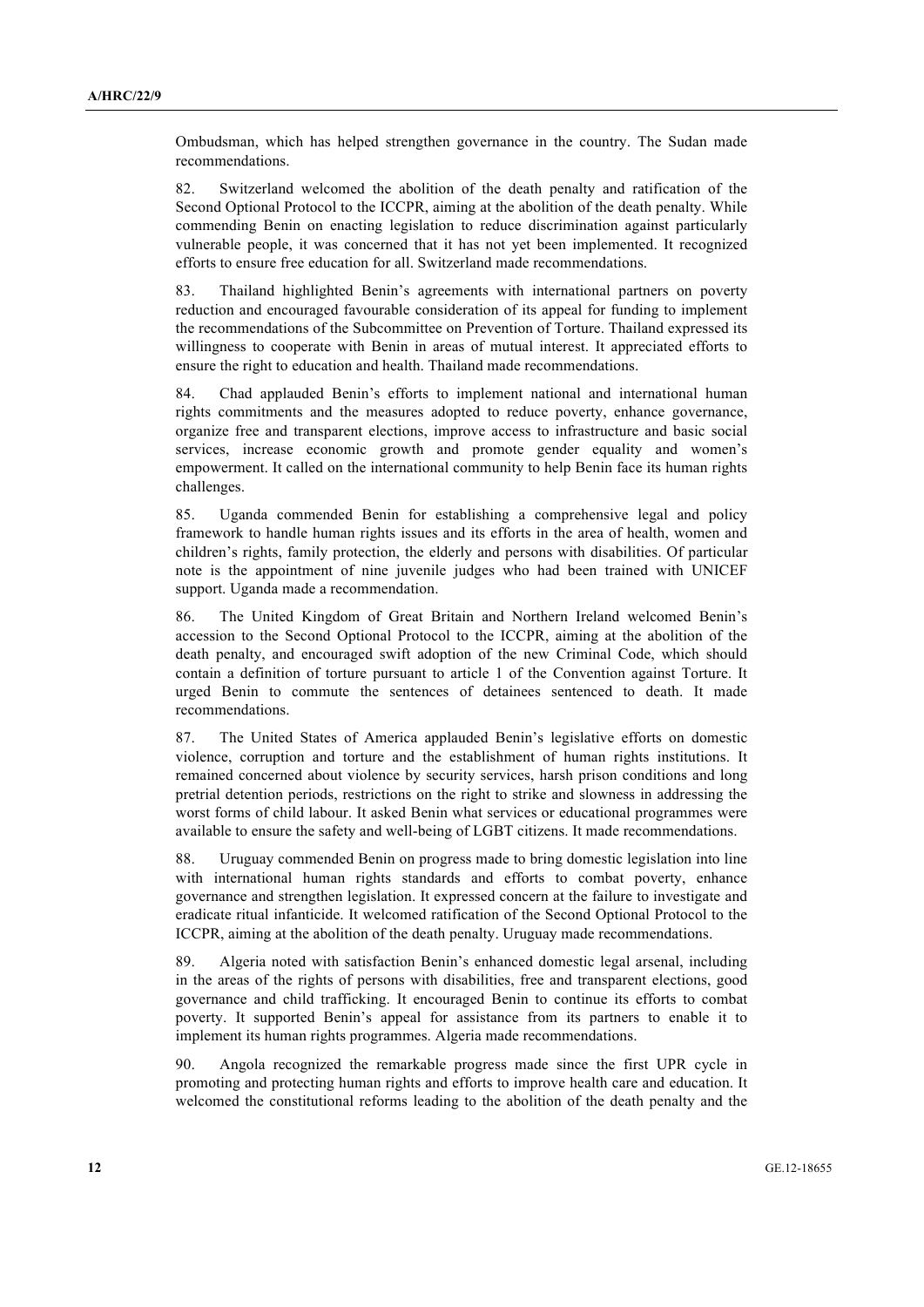establishment of relevant national institutions to strengthen human rights. It commended Benin on the ratification of several international human rights instruments.

91. Argentina congratulated Benin on the ratification of the Second Optional Protocol to the ICCPR, aiming at the abolition of the death penalty, and on the decision of the Constitutional Court ruling that female adultery was discriminatory. Argentina made recommendations.

92. Australia remained concerned about prison overcrowding, police brutality and detainment without expedient trial; it encouraged Benin to strengthen efforts to ensure legislation was properly implemented and enforced. It welcomed the relatively peaceful Presidential elections in 2010 and encouraged Benin to support peaceful engagement in the political process, including through opposition groups and the media. Australia made recommendations.

93. Bangladesh noted significant improvements in Benin's human rights record, particularly through the adoption of legislative and policy measures on preventing violence against women, special conditions for the entry of foreign children, poverty reduction, good governance, right to development, free and transparent elections and gender equality. It emphasized that the international community must financially support Benin's efforts to combat poverty.

94. Belarus commended Benin's efforts to combat HIV/AIDS and welcomed the visit of the Special Rapporteur on the right to food. It remained concerned at the significant percentage of extreme poverty and malnourishment, lack of protection of children's rights, high incidence of forced marriage, non-registration of births, as well as high maternal and infant mortality. Belarus made recommendations.

95. Belgium asked what measures Benin had adopted to include the abolition of the death penalty in its domestic legislation and whether abolition of the death penalty would be enshrined in the Constitution. It also asked if the LGBT citizens enjoyed legal protection on the grounds of their sexual identity and orientation, and how the authorities would react if there were to be any prosecution on grounds of homosexuality. Belgium made recommendations.

96. The delegation of Benin pointed out that the State had ratified the Convention on the Rights of Persons with Disabilities and the Optional Protocol thereto on 5 July 2012.

97. The delegation highlighted that freedom of the press was recognized and guaranteed by article 24 of the Constitution, and was exercised under the conditions established by law. In practice, there were no restrictions on the exercise of that right; in addition to some 30 daily newspapers, there were also a number of private radio and television stations that broadcast in Benin in strict compliance with the code of ethics.

98. In respect of the Benin Human Rights Commission, the delegation noted that a preliminary bill amending the previous law had been drafted and submitted to the Supreme Court for comments. The delegation pointed out that Benin had received technical support from the Office of the United Nations High Commissioner for Human Rights and the Francophone Association of National Human Rights Commissions in the drafting process. The delegation also highlighted that the bill should be passed before the end of 2012, and that as of 2013, Benin could have a national human rights institution in accordance with the Paris Principles.

99. The delegation recalled that the Constitution of Benin guaranteed freedom of religion and of worship in strict compliance with public order and individual freedoms. It added that religious groups exercised their activities freely.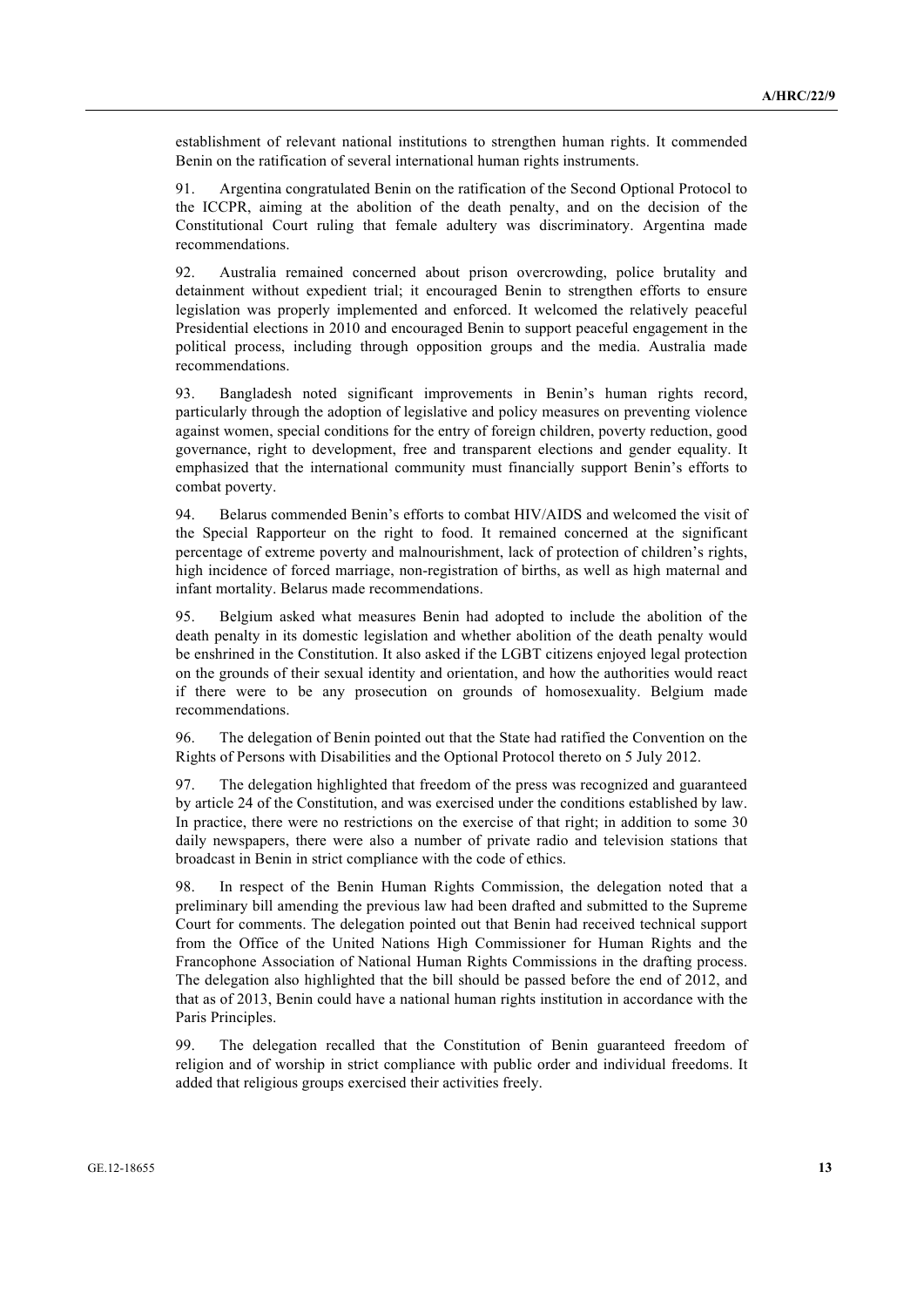100. With regard to combating corruption in the administration, the judiciary and the police, the delegation mentioned the creation of the unit to promote accountability in public life, the anti-corruption observatory, and the General State Inspectorate. The delegation also reported on the prosecution of persons suspected of acts of corruption. For instance, a number of company directors and senior members of the Office of the President of the Republic had recently been dismissed and were being tried by the competent courts. In the administration, the Government had set up structures to control the management of public resources in the ministries and State companies.

101. Under the right to health, the delegation noted that caesarean sections had been free since April 2009, and that the State had provided health facilities with the appropriate kits. The fight against malaria took the form of free treatment for pregnant women and children under 5 and the distribution of free insecticide-treated mosquito nets. In addition, in detention centres, improved health care for prisoners was organized through the distribution of medication. All prisons had been supplied with essential medication and medical equipment.

102. The delegation said that the independence of human rights defenders and the legal personality and financial independence of associations were guaranteed by the legislation in force.

103. With regard to human rights in prisons, the delegation highlighted that several initiatives had been undertaken to address prison overcrowding. An ad hoc commission had been set up to identify all prisoners who had been held in detention for nearly as long as the maximum legal sentence for the offence in question. As a result of the commission's work, more than 800 prisoners had been released from among the 8,000-strong prison population. The delegation specified that the commission had been maintained so that it could carry out that task every year in order to avoid abuses of preventive detention.

The delegation added that, with the support of the European Union, a study on the introduction of software to manage prisoners had been carried out. Furthermore, the Government of Benin, with the support of the United States, had constructed six new courts of first instance. Thus, the implementation of the provisions of the new Code of Criminal Procedure concerning the creation of a liberty and custody judge and the duration of preventive detention would contribute to easing prison overcrowding. With regard to conditions of detention, the delegation pointed out that the Beninese Government had increased prisoners' food rations from one to two hot meals per day in January 2010.

105. Turning to education, the delegation pointed out that significant funds had been mobilized by both the Government and the partners to guarantee education for the entire population by 2015, in accordance with the Millennium Development Goals. Programmes to recruit teachers, construct classrooms, build capacities and acquire teaching materials were developed every year for the education sector.

106. In conclusion, the delegation reiterated that all of the opinions, observations and recommendations would be given due consideration by the Beninese authorities with a view to finding solutions and strengthening democracy and human rights in Benin.

### **II. Conclusions and/or recommendations**\*\*

107. **The following recommendation will be examined by Benin which will provide responses in due time, but no later than the twenty-second session of the Human** 

<sup>\*\*</sup> Conclusions and recommendations have not been edited.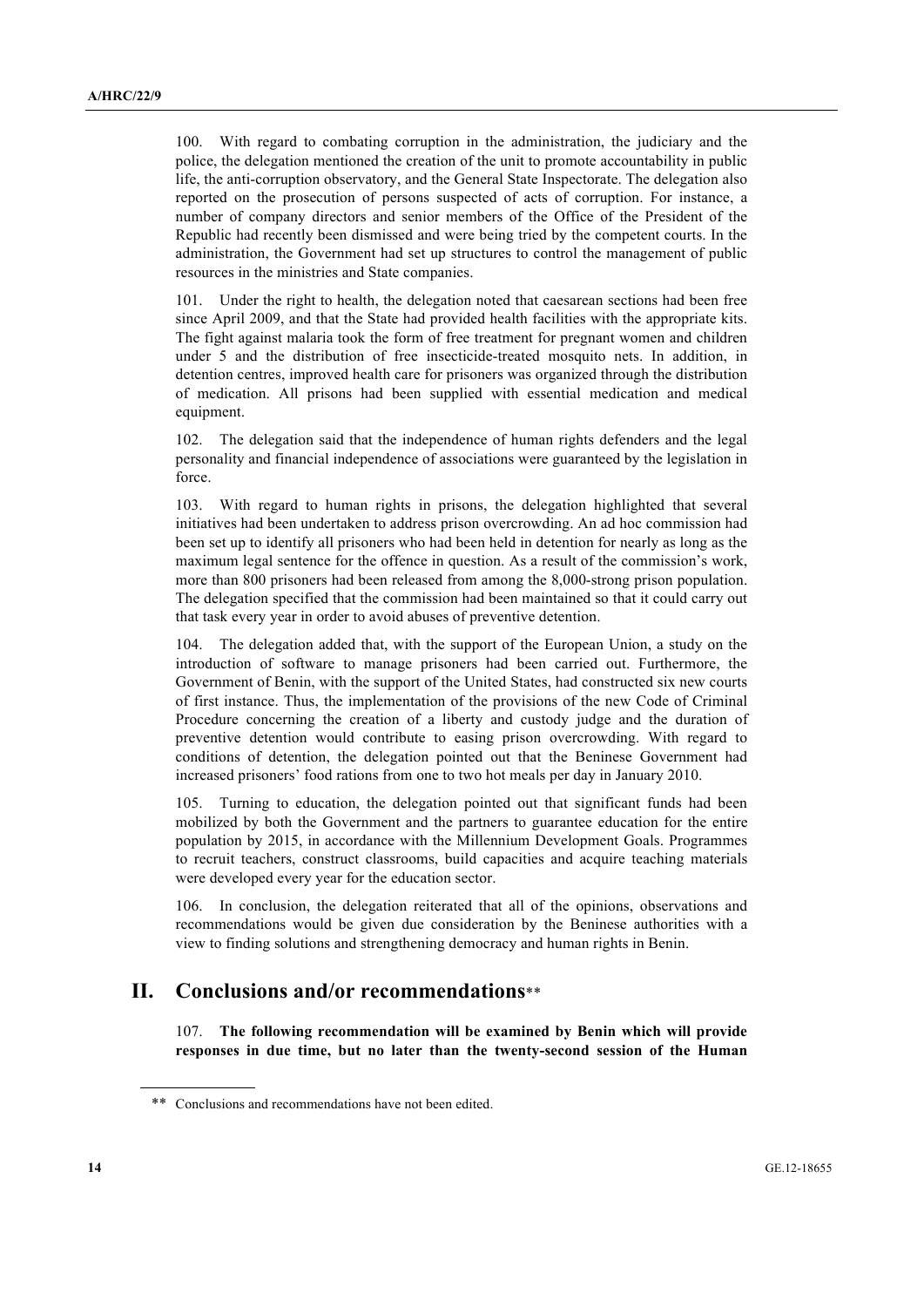**Rights Council in March 2013. The responses will be included in the outcome report adopted by the Human Rights Council at the same meeting:**

107.1 **Ratify the Kampala amendments to the Rome Statute (Liechtenstein).**

108. **The recommendations listed below have been examined by and enjoy the support of Benin:**

108.1 **Consider an early ratification of the Third Optional Protocol to the Convention on the Rights of the Child on a communication procedure (Slovakia);**

108.2 **Publish in the Official Journal all international and regional human rights treaties once they are ratified or acceded to by Benin, for their dissemination (Uruguay);**

108.3 **Maintain its positive efforts in the current process of reviewing its national laws with a view to bringing them in line with its international human rights obligations (Egypt);**

108.4 **Amend the draft Criminal Code and Code of Criminal Procedure to bring it into line with the Second Optional Protocol to the International Covenant on Civil and Political Rights on the abolition of the death penalty and adopt them as soon as possible and initiate an awareness campaign so that the public in Benin are aware of the impact of these changes (United Kingdom of Great Britain and Northern Ireland);**

108.5 **Identify, revise or repeal all provisions of the Penal Code and the Criminal Procedure Code which are in conflict with the Optional Protocol to the International Covenant on Civil and Political Rights on the abolition of the death penalty (Uruguay);**

108.6 **Implement the Second Optional Protocol to the International Covenant on Civil and Political Rights into domestic law as soon as practicable (Australia);**

108.7 **Remove all reference to the death penalty in the Penal Code and commute all death sentences into alternative sentences (France);**

108.8 **Abolish entirely the death penalty from its legislation (Italy);**

108.9 **Ensure that the Criminal Code is brought into line with the Second Optional Protocol of the ICCPR in respect of the abolition of the death penalty (Spain);**

108.10 **Take measures necessary to define and criminalize torture in the forthcoming Criminal Code (France);**

108.11 **Establish a legal framework for the national preventive mechanism against torture and lobby for the passage of the bill to establish a national observatory for the prevention of torture (United States of America);**

108.12 **Keep on efforts both on legal and procedural grounds to improve conditions of detention and to speed up the adoption of the draft criminal code (Egypt);**

108.13 **Make every effort to speed up the process of adoption of the drafts of the children's code and the law on gender equality and women's participation (Algeria);**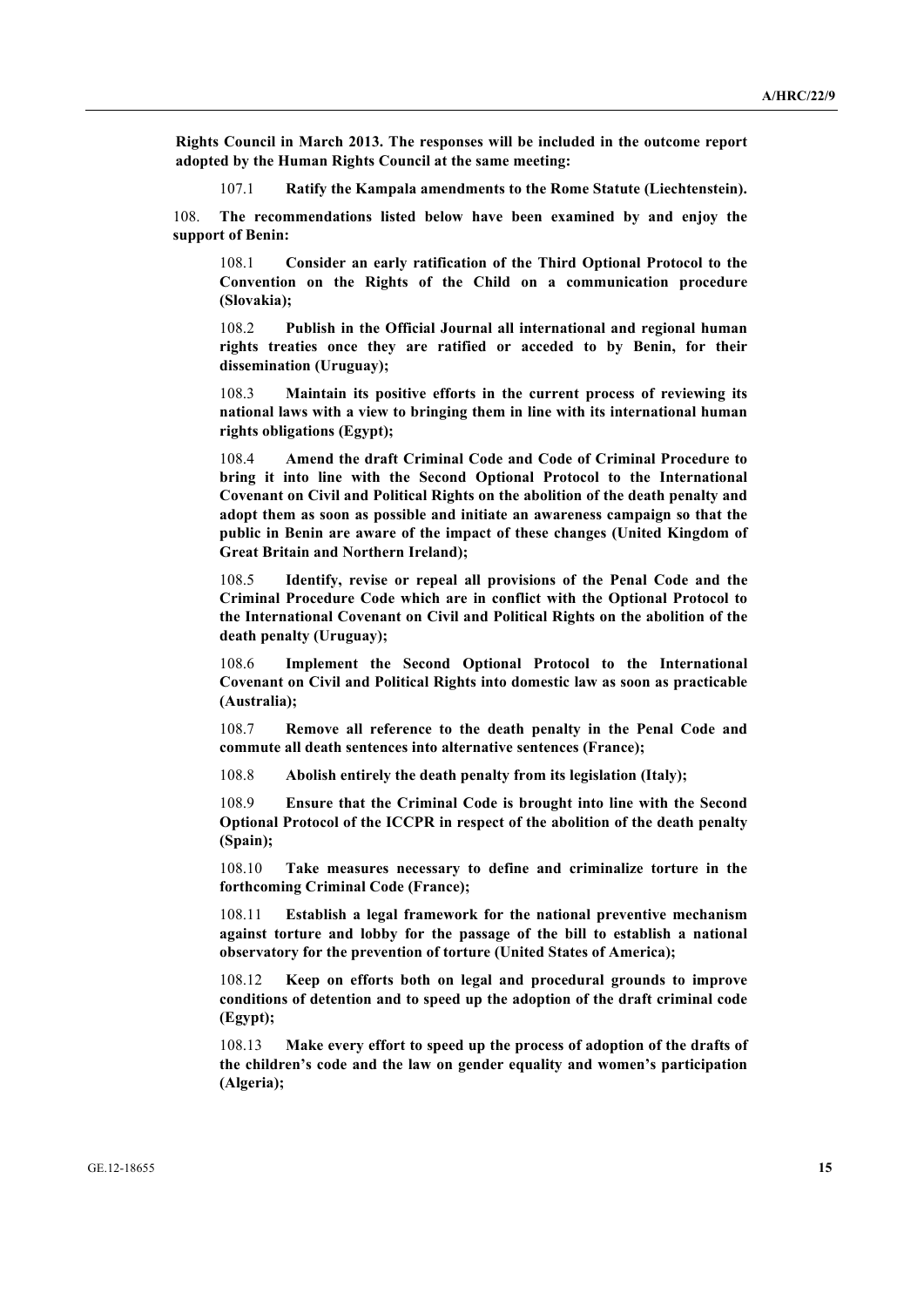108.14 **Speed up the process to amend the law aiming at improving the functioning of the National Human Rights Commission in accordance with the Paris Principles (Rwanda);**

108.15 **Complete the process of adaptation and compliance of the Benin Commission of Human Rights with the international standards (Algeria);**

108.16 **Continue the process of establishing the national mechanism to prevent torture (Senegal);**

108.17 **Further enhance the capacity of the National Commission on the Rights of the Child (Sri Lanka);**

108.18 **Create ideal conditions for the Ombudsman and the High Commissioners for Consultative Governance and National Solidarity to operate (Nigeria);**

108.19 **Incorporate the results of this UPR into its action plans for the promotion and protection of all human rights, taking into account the proposals of civil society and present a midterm evaluation report to the Human Rights Council on the implementation of the recommendations of this session (Hungary);**

108.20 **Continue its inclusive and consultative process when implementing accepted recommendations for the second cycle (South Africa);**

108.21 **Strengthen cooperation with international human rights mechanisms, treaty bodies and special procedures (Côte d'Ivoire);**

108.22 **Extend an open and standing invitation to all the Special Procedures (Spain);**

108.23 **Issue a standing invitation to all Special Procedures of the Human Rights Council (Hungary);**

108.24 **Consider issuing a standing invitation to all Special Procedures mandate holders (Brazil);**

108.25 **Step up its cooperation with the Special Procedures and eventually consider extending a standing invitation to all the Special Procedures mandate holders of the Human Rights Council (Latvia);**

108.26 **Adopt comprehensive measures to combat trafficking in persons and extend the invitation to the Special Rapporteur on trafficking in persons, especially women and children, as well as to the Special Rapporteur on the sale of children, child prostitution and child pornography (Belarus);**

108.27 **Invite the Special Rapporteur on torture and other cruel, inhuman or degrading treatment or punishment as well as the Special Rapporteur on the independence of judges and lawyers, the Special Rapporteur on the right of everyone to the enjoyment of the highest attainable standard of physical and mental health and the Special Rapporteur on extreme poverty and human rights (Belarus);**

108.28 **Seek the assistance of the international community in particular that of the Office of the United Nations High Commissioner for Human Rights (OHCHR) in order to implement the accepted recommendations by the country (Côte d'Ivoire);**

108.29 **Make effective the legislation that provides free birth registration, for example through mass awareness-raising campaigns (Mexico);**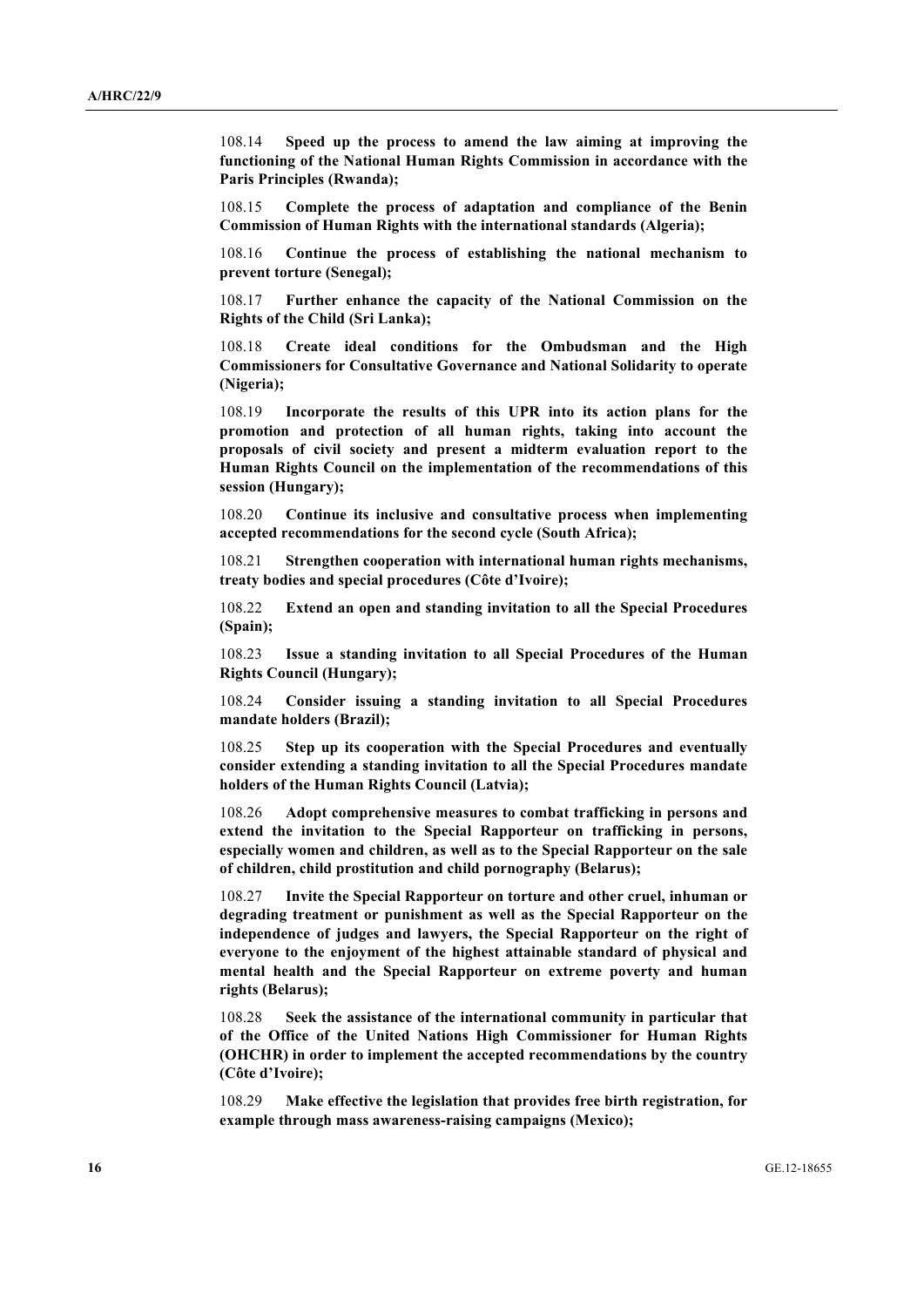108.30 **Take necessary measures to ensure effective implementation of laws guaranteeing free registration of births nationwide, including by educating families and communities on the importance of birth registration in order to contribute, among other things, to eliminating the practice of early and forced marriage and increase access to education, health care and other public services (Canada);**

108.31 **Adopt necessary measures for free and compulsory registration of all children, including late registration, bringing forward new and more targeted campaigns to raise awareness among families, training social workers and health professionals and civil servants in charge of the registration and birth certificates and providing the necessary resources to establish registration offices in all the country (Uruguay);**

108.32 **Commute the sentences of inmates on death row (Switzerland);**

108.33 **Not resort to abusive pretrial detention and ensure that persons arrested or detained are promptly brought to trial in accordance with the guarantees contained in the International Covenant on Civil and Political Rights (France);**

108.34 **Use all possible means to improve prison conditions, especially for minors and implement legislation to minimize detention time prior to trial (Norway);**

108.35 **Continue to apply specific legislation to improve the conditions of detainees and ensure the full respect of due process for them (Spain);**

108.36 **Improve prison conditions by considering the implementation of the relevant concluding observations already made by treaty bodies in this respect (Italy);**

108.37 **Improve the prison conditions and solve the problem of overcrowding (Iraq);**

108.38 **Adopt a concerted strategy to reduce the prison population, as overcrowding in prisons remains an issue in Benin (Netherlands);**

108.39 **Improve the conditions of prisons and other places of detention and reduce overcrowding by building more prisons or reducing the length of pretrial detention (United States of America);**

108.40 **Continue to strengthen its efforts to provide better legal protection for vulnerable groups, especially women (Netherlands);**

108.41 **Continue programmes to sensitize the population to ensure the effective implementation of the rights of women and children, and the protection of the family, the elderly and people with disabilities (Costa Rica);**

108.42 **Take appropriate measures to strengthen the fight against discriminatory practices and violence against women (Luxembourg);**

108.43 **Adopt rapidly all the necessary measures to put the law on violence against women into practice (Spain);**

108.44 **Apply rigorously the law on the prevention and punishment of violence against women (France);**

108.45 **Take all necessary measures to implement the Act on the Prevention and Punishment of Violence against Women in order to effectively eliminate all**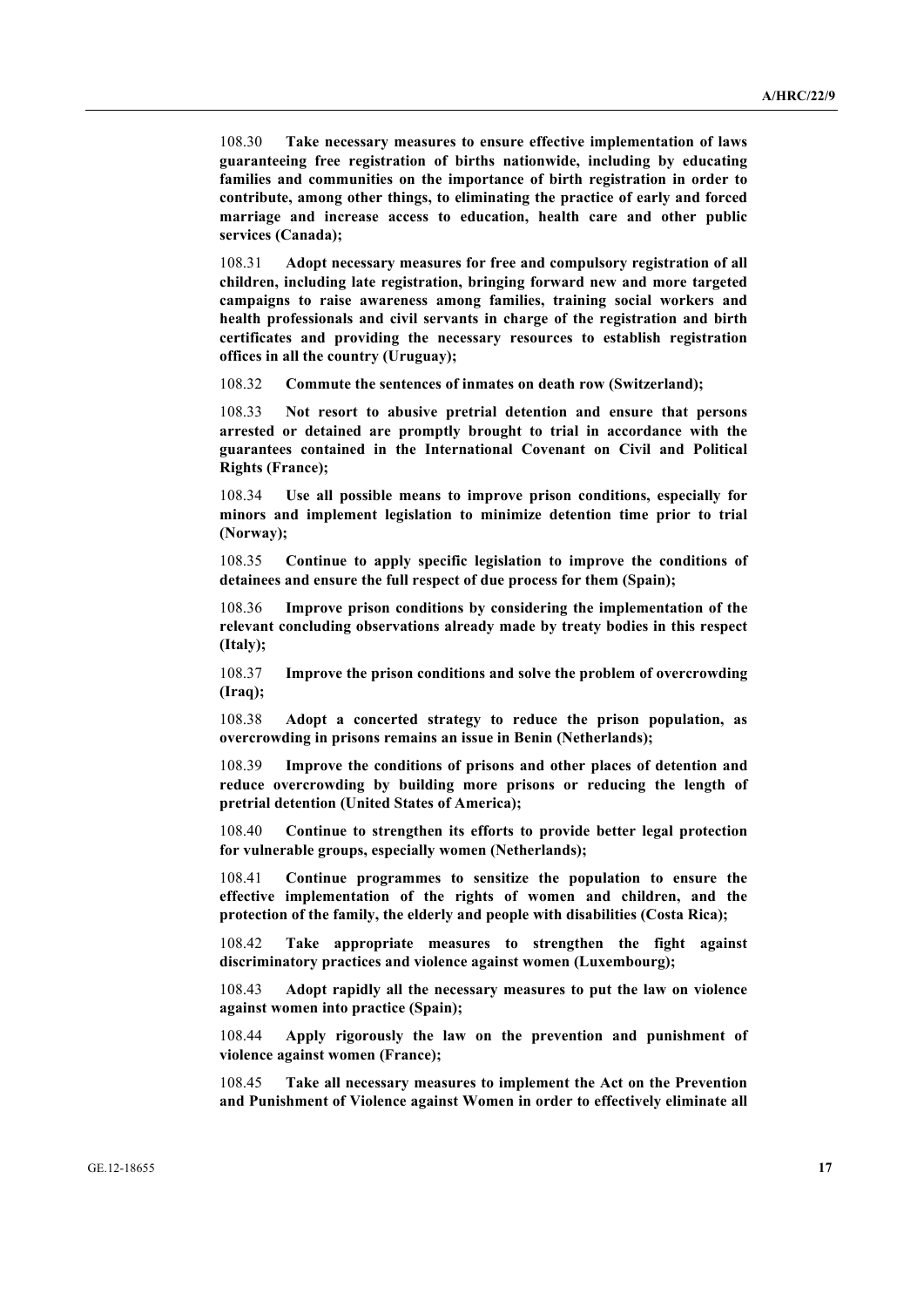**forms of violence against women, including female genital mutilation and forced marriage (Slovenia);**

108.46 **Continue the fight against discrimination of women by, inter alia, effectively implementing the law on the protection of women from domestic violence and by strictly enforcing the prohibition of female genital mutilation education, inter alia, by raising awareness among women about the prohibition of FGM (Germany);**

108.47 **Ensure due implementation of measures aimed at addressing persistent domestic violence, including marital rape (Slovakia);**

108.48 **Further strengthen measures to fight gender-based violence, especially domestic violence (Brazil);**

108.49 **Continue to organize awareness-raising campaigns in cooperation with concerned stakeholders to fight harmful traditional practices touching on the rights of women and children (Libya);**

108.50 **Step up efforts aimed at improving the situation of women, also through education and specific awareness-raising campaigns about the perils of female genital mutilation (FGM) (Italy);**

108.51 **Apply in an efficient manner the legislation that prohibits female genital mutilation (Spain);**

108.52 **Take concrete measures to raise awareness about the illegality of prejudicial and harmful traditional practices such as female genital mutilation or killing of disabled children, through the systematic application of existing laws (Switzerland);**

108.53 **Ensure that legislation criminalizing female genital mutilation is effectively implemented and that offenders are prosecuted (Belgium);**

108.54 **Ensure adequate publicity and awareness of the convictions for female genital mutilation (FGM) in order to induce a deterrent effect on concerned communities (Belgium);**

108.55 **Take measures to guarantee full protection of children's human rights by eliminating and reducing child trafficking, violence against children, their sexual abuse and economic exploitation, their ritual killing, infanticide and child labour and by improving the birth registration of all children especially in rural areas (Holy See);**

108.56 **Consider enacting specific legislation prohibiting and punishing violence against children (Namibia);**

108.57 **Redouble its efforts to protect children, in particular by strengthening their legal protection (Luxembourg);**

108.58 **Adopt all necessary measures against harmful traditional practices violating the rights of the child (Italy);**

108.59 **Continue to implement preventive and legal measures to put a halt to ritual infanticide (Romania);**

108.60 **Take appropriate measures to eradicate the practice of ritual infanticide once and for all (Rwanda);**

108.61 **Implement the relevant treaty body recommendations, in particular the International Covenant on Economic, Social and Cultural Rights (ICESCR)**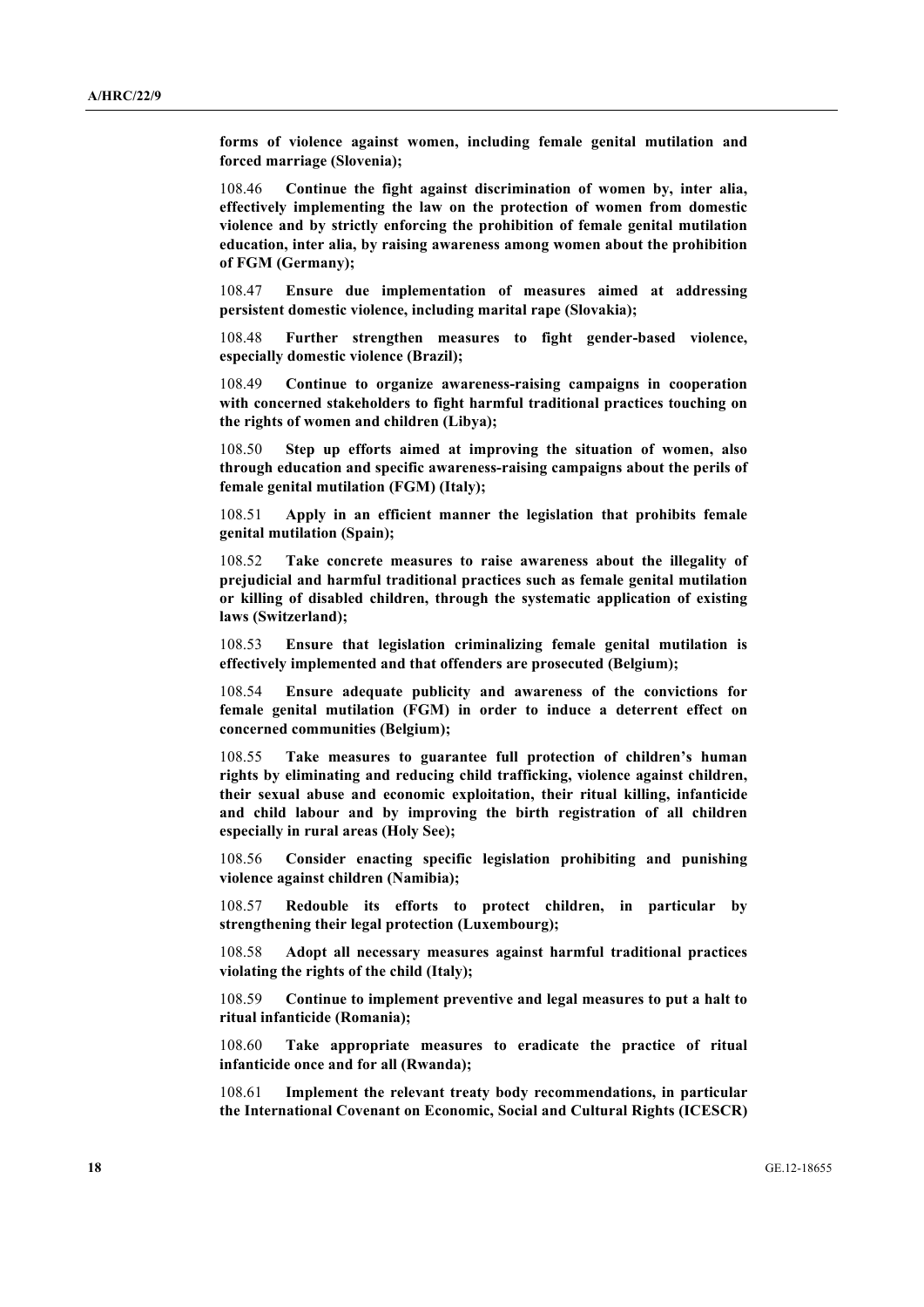**recommendation to step up efforts to prevent and halt killings of so-called "witch children" by including provisions in the criminal law to suppress this practice and organizing campaigns to heighten awareness of its criminal nature among local authorities, doctors, midwives and the population at large (Slovenia);**

108.62 **Continue to combat all forms of violence against children, including trafficking of children and violence against so-called "witch children" (Thailand);**

108.63 **Eradicate the practice of ritual infanticide, punish those found to perpetrate these crimes and establish a mechanism to provide effective support and guidance to the affected families (United Kingdom of Great Britain and Northern Ireland);**

108.64 **Set up all kinds of measures to guarantee a comprehensive response to ritual infanticide. In particular, carry out activities of prevention and protection measures, as well as adopt legal and judicial measures, categorizing ritual infanticide as a crime (Uruguay);**

108.65 **Align its legislation to prohibit all forms of discrimination against children, in particular any discrimination that stigmatizes them as witches, and guarantee that minors benefit from concrete legal and social protection against rituals that endanger their lives (Mexico);**

108.66 **Continue taking measures to prevent infanticide of so-called child witches (Chile);**

108.67 **Explicitly prohibit all corporal punishment of children in all settings, including at home and in schools, in the context of adopting the new Children's Code, and promote alternative forms of discipline (Liechtenstein);**

108.68 **Revise its legislation to prohibit and sanction corporal punishment imposed on children at home and in schools and step up its efforts on raising awareness about the negative effects of this practice (Mexico);**

108.69 **Adopt additional measures, including legislative ones, to eradicate the practice of deliberate exploitation of children and the use of corporal punishment against children (Belarus);**

108.70 **Adopt a comprehensive plan on the rights of the child that fight trafficking, labour exploitation, sexual abuse and physical violence (Spain);**

108.71 **Take measures to ensure the implementation of national and international norms on trafficking in persons, particularly children, including through the establishment of a national births register (Costa Rica);**

108.72 **Finalize and enact draft legislation that prohibit all forms of human trafficking and that trafficking in children is effectively investigated and prosecuted. To this end, we recommend that all law enforcement officers and the judiciary receive adequate training on human trafficking and that protective services are provided to the witnesses and victims of trafficking (Norway);**

108.73 **Continue to fight against trafficking in persons and strengthen support mechanisms for victims of trafficking (Romania);**

108.74 **Intensify its efforts to implement existing laws against child trafficking, including Law No. 2006-04 on the conditions of displacement of minors and combating child trafficking in Benin, by raising awareness among**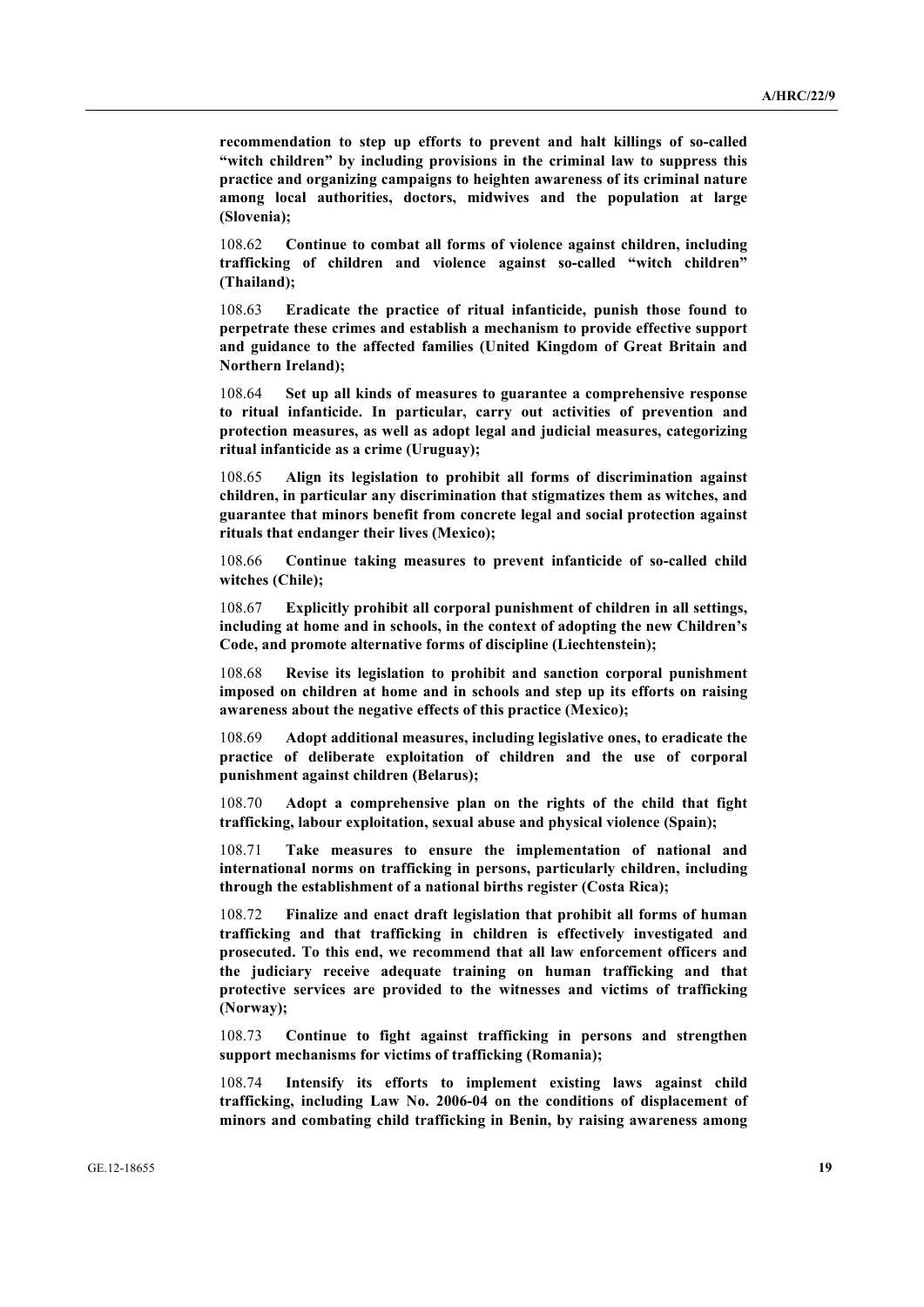**populations at risk and taking necessary steps to ensure that those responsible for child trafficking are prosecuted in conformity with international norms (Canada);**

108.75 **Combat child trafficking by providing training to police officers, prosecutors and judges, by ensuring that those responsible for child trafficking are promptly brought to justice, and by providing adequate victim assistance (Liechtenstein);**

108.76 **Step up efforts in addressing widespread phenomenon of child economic exploitation in the form of child trafficking or child labour as well as child sexual abuse (Slovakia);**

108.77 **Take the necessary executive and legislative measures to fight child labour, child abuse and trafficking in children (Sudan);**

108.78 **Strengthen the judicial system through financial support and effective anti-corruption measures (Germany);**

108.79 **Continue accelerating the improvement of the judicial, police and prison systems in line with international human rights standards (Holy See);**

108.80 **Continue its efforts in fighting corruption and allocate sufficient funding for the implementation of its newly enacted law on combating corruption (Malaysia);**

108.81 **Take necessary steps to entrench, in practice as well as in legislation, freedom of expression and freedom of the media (Australia);**

108.82 **Guarantee in an effective manner and in line with the Constitution of Benin and the international instruments to which it is a party, the rights of workers including the right to strike, freedom of association and peaceful assembly (Spain);**

108.83 **Promote and advance policies that focus on the alleviation of poverty (Pakistan);**

108.84 **Strengthen the efforts to combat poverty (Senegal);**

108.85 **Continue implementing poverty reduction strategies, promote sustainable development, improve the people's living standard, and build a solid space so that every Beninese can fully enjoy all human rights (China);**

108.86 **Continue to implement the strategies and socioeconomic development plans, particularly those aimed at reducing poverty and promoting women's empowerment (Cuba);**

108.87 **Carry on with ensuring the reduction of poverty and increasing the empowerment of women (Egypt);**

108.88 **Continue efforts to combat poverty through the Poverty Reduction Strategy Paper and the third edition of the Growth Strategy for Poverty Reduction covering the period 2011–2014 (Indonesia);**

108.89 **Adopt measures necessary to achieve the Millennium Development Goals (Kuwait);**

108.90 **Continue to enhance its financial and technical capacities through, among others, constant constructive engagement with regional and international development partners (Philippines);**

108.91 **Further promote microcredit programmes for the poorest (Kuwait);**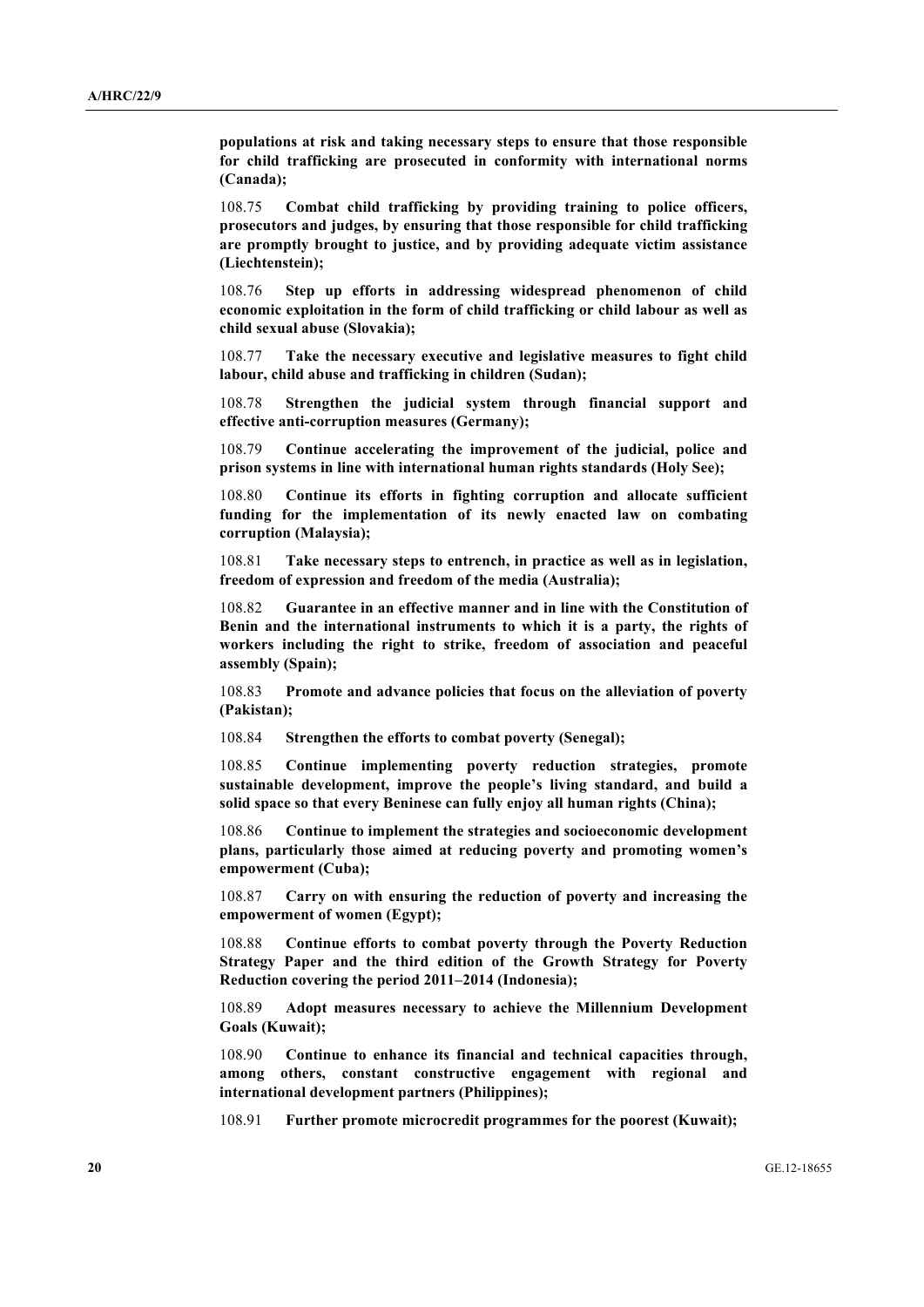108.92 **Continue its efforts on poverty reduction by expanding its microcredit programmes to small entrepreneurs, youths, and women, especially in the rural areas (Thailand);**

108.93 **Continue to prioritize poverty eradication and policies aimed at promoting the enjoyment of economic, social and cultural rights by its citizens (South Africa);**

108.94 **Step up efforts to ensure the right to food in the country (Chile);**

108.95 **Continue cooperation with the international community for better access to food, water and sanitation for the population of Benin, given the country's limited resources (Holy See);**

108.96 **Make food security a national priority and give all the required support to policies and programmes of the fight against malnutrition throughout the country (Luxembourg);**

108.97 **Step up its efforts to ease access by people to sanitation and drinking water (Belarus);**

108.98 **Continue and strengthen the ongoing efforts aimed at increasing the accessibility and quality of health services and education for all its citizens (Cuba);**

108.99 **Continue improving health-care performance indicators through upgrading of the national health system (Djibouti);**

108.100 **With the support of the World Health Organization (WHO) and the United Nations Development Programme (UNDP) continue its efforts to introduce programmes and initiatives to improve access to health care by its people (Singapore);**

108.101 **Strengthen efforts to address the phenomenon of alcoholism and drug addiction of children and youth, and in this regard, strengthen health-related awareness-raising programmes (Sudan);**

108.102 **Continue promoting the national policy for the promotion of women through working for the enrolment and retention of girls in school (Djibouti);**

108.103 **Step up efforts to ensure the right to education, including the participation of all school-age children, particularly girls, to attend schools (Indonesia);**

108.104 **Continue to promote educational strategies that aim to improve the quality of education and increase enrolment rates, especially for women, children from rural areas and the poorest children, in order to avoid their economic exploitation and trafficking (Libya);**

108.105 **Continue improving the quality of education by providing periodic teacher training, including instructions regarding the equal treatment of girls and boys and the importance of gender equality (Liechtenstein);**

108.106 **Intensify its efforts in promoting literacy among the population especially among rural women (Malaysia);**

108.107 **Continue its efforts to raise awareness about human rights among its population (Pakistan);**

108.108 **Continue to provide free education to women and girls, especially those living in rural areas (Philippines);**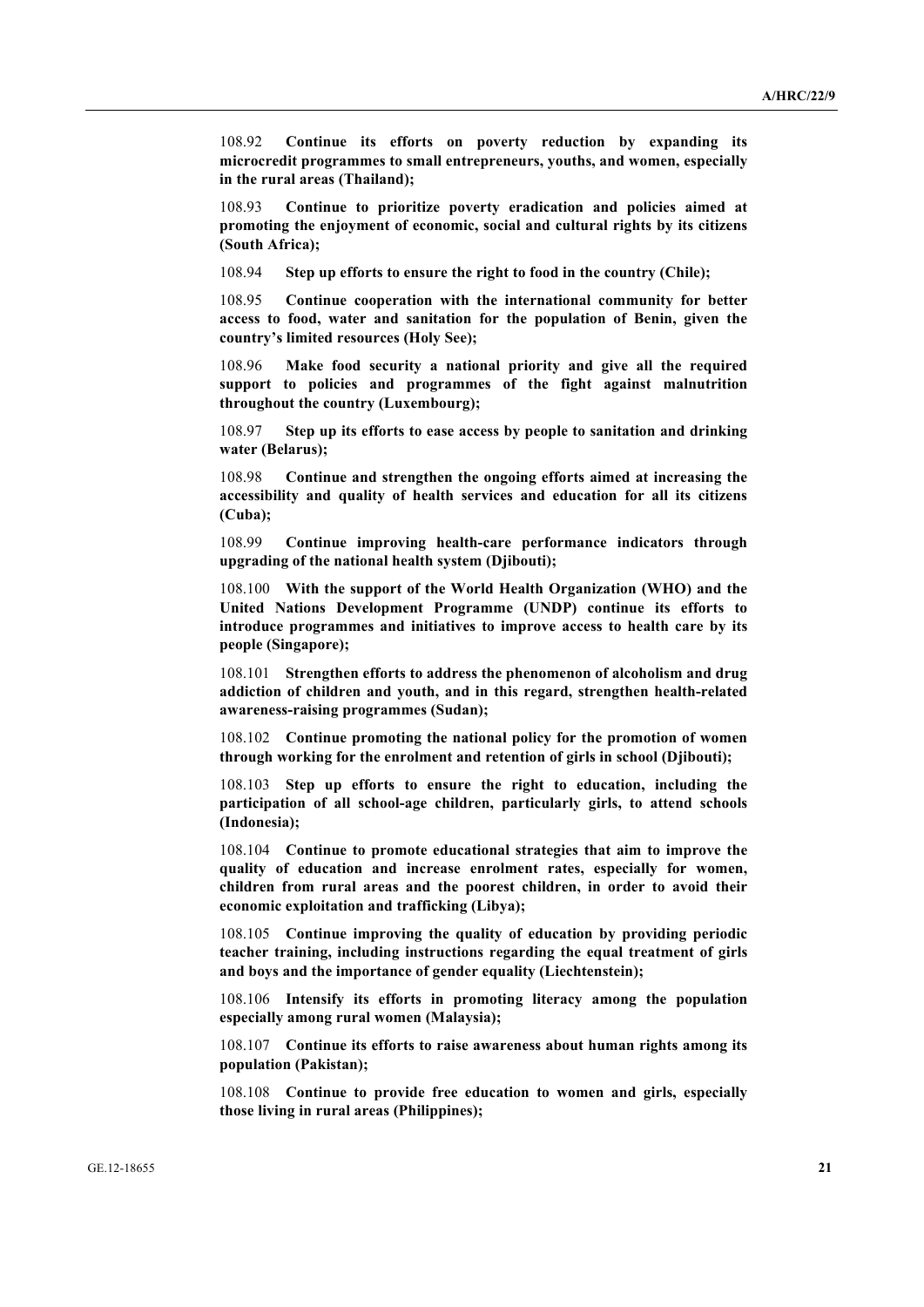108.109 **With the assistance from UNICEF and other relevant United Nations agencies continue to improve access to education, including skill training programmes for all (Singapore);**

108.110 **Create conditions enabling girls to attend school without discrimination (Switzerland);**

108.111 **Take measures to increase the schooling rate, particularly in rural areas (Switzerland);**

108.112 **Take more steps to expand free education to cover all grades in secondary schools (Uganda);**

108.113 **Continue its efforts to extend free education at all levels of secondary education (Argentina);**

108.114 **Continue with its efforts to improve the legal protection of vulnerable persons, in particular the elderly and persons with disabilities (Argentina);**

108.115 **Intensify its awareness-raising campaigns on the situation of disabled children, and support the efforts of civil society to improve rehabilitation and reintegration of children with disabilities and effectively implement the existing legislation on birth registration (Hungary).**

109. **The following recommendations enjoy the support of Benin, which considers that they are already implemented:**

109.1 **Consider ratifying the Convention on the Rights of Persons with Disabilities (Namibia);**

109.2 **Ratify the Convention on the Rights of Persons with Disabilities (Rwanda);**

109.3 **Ratify the International Convention for the Protection of All Persons from Enforced Disappearance (Spain);**

109.4 **Study the possibility of ratifying the International Convention for the Protection of All Persons from Enforced Disappearance (Argentina);**

109.5 **Review its national legislation to ensure full alignment with the Rome Statute of the International Criminal Court (Liechtenstein);**

109.6 **Complete the process of full alignment of its national legislation with all obligations under the Rome Statute of the International Criminal Court (Slovakia);**

109.7 **Consider an amendment to the Personal and Family Code to ensure full equality between children born in and out of wedlock (Chile);**

109.8 **Take appropriate measures to speed up the ratification of the laws on children, and gender equality and participation of women (Iraq).**

110. **The recommendations below did not enjoy the support of Benin:**

110.1 **Bring legislation in conformity with its commitments to equality and non-discrimination by reviewing article 88 of the Penal Code and by decriminalizing homosexual relations between consenting adults (Canada);**

110.2 **Formally abolish any punishment on the grounds of sexual orientation or gender identity (Germany);**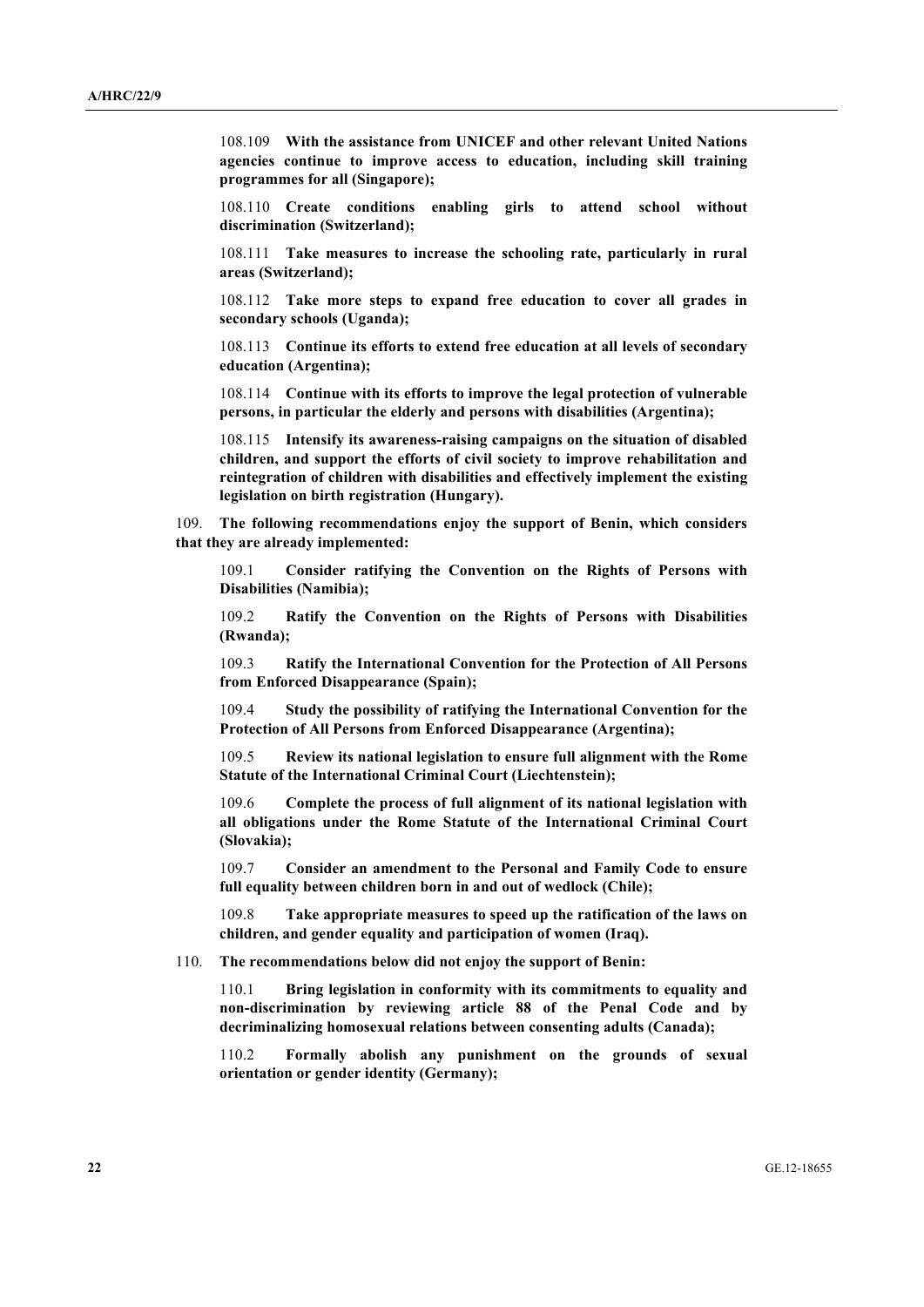110.3 **Intensify efforts to address discrimination on the basis of sexual orientation or gender identity, and investigate and prosecute crimes against lesbian, gay, bisexual and transgender (LGBT) community members (Norway);**

110.4 **Study the possibility of increasing the measures to eliminate all discriminatory treatment based on sexual orientation or gender identity (Argentina);**

110.5 **Decriminalize sexual relations between consenting, same-sex individuals and establish educational programmes and appropriate policies for police that promote the personal security of all Benin citizens regardless of sexual orientation (United States of America).**

111. **All conclusions and recommendations contained in the present report reflect the position of the submitting States and the State under review. They should not be construed as endorsed by the Working Group as a whole.**